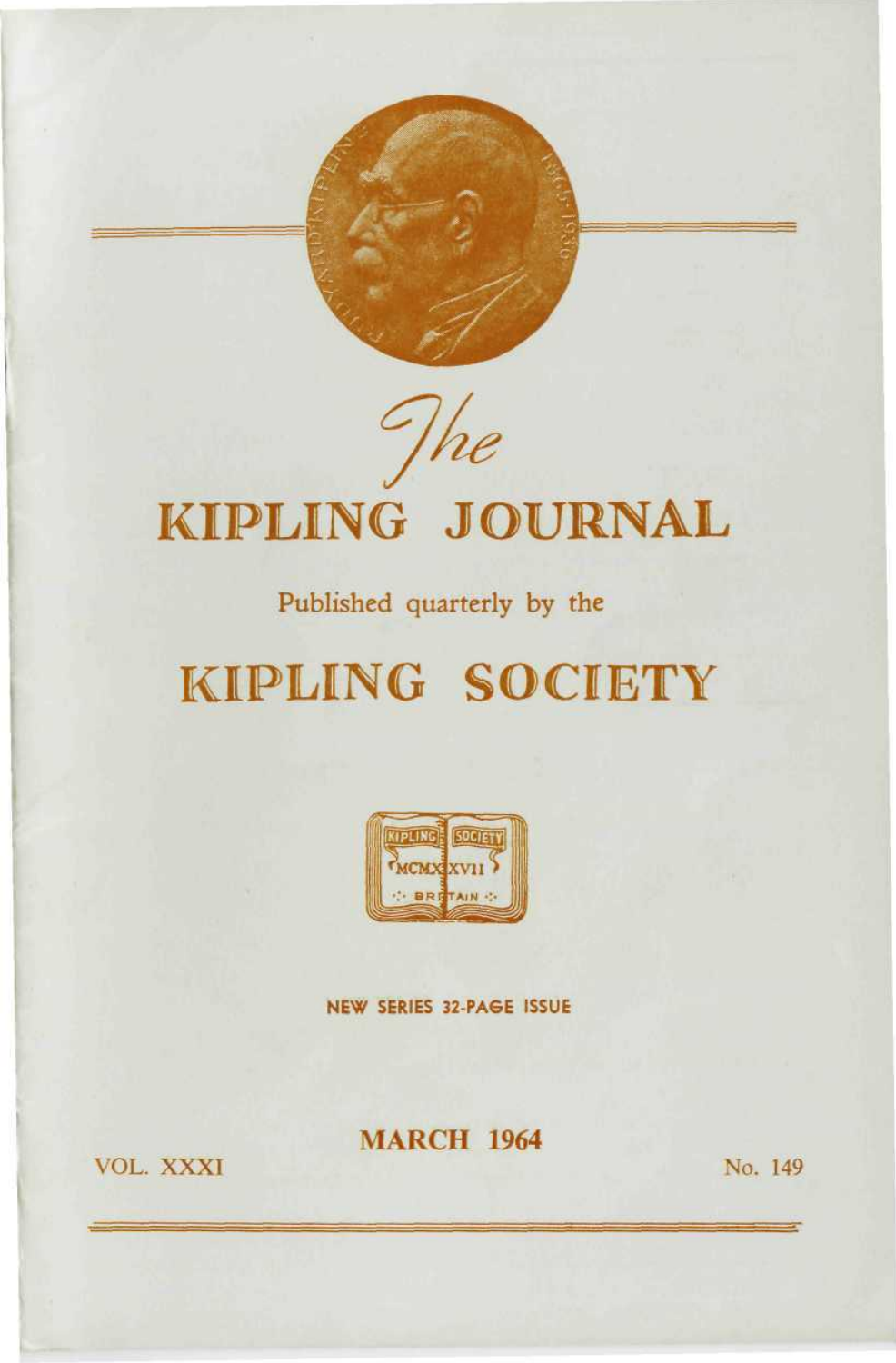#### **C O N T E N T S**

| NEWS AND NOTES 2                                                                                                |     |
|-----------------------------------------------------------------------------------------------------------------|-----|
| HON. SECRETARY'S NOTES 6                                                                                        |     |
| 'THE UNFADING GENIUS OF RUDYARD KIPLING'                                                                        |     |
| - Professor Bonamy Dobrée (1999) 7                                                                              |     |
| PROFESSOR AND MRS. (TED) HILL 12                                                                                |     |
| KIPLING AND TRAINS - J. H. McGivering                                                                           | .14 |
| THE 'PIONEER' OF KIPLING'S DAY — Noel F. Cooke                                                                  | 22. |
| THE CORBRIDGE EXCAVATIONS - A. J. C. Tingey                                                                     | 26  |
| LETTER BAG ARE ARE A STATE OF THE STATE OF THE STATE OF THE STATE OF THE STATE OF THE STATE OF THE STATE OF THE | -27 |
| KIPLING SOCIETY LIBRARY: BOOKS FOR SALE                                                                         | 32  |

### **THE KIPLING SOCIETY**

T H E Society was founded in 1927. Its first President was Major-General L. C. Dunsterville, C.B., C.S.I. (" Stalky") (1927-1946). who was succeeded by Field-Marshal The Earl Wavell, G.C.B., G.C.S.I., G.C.I.E., C.M.G., M.C. (1946-1950), Lt.-Gen. Sir Frederick A. M. Browning, G.C.V.O., K.B.E., C.B., D.S.O. (1951-1960).

Members are invited to propose those of their friends who are interested in Rudyard Kipling's works for election to membership. The Hon. Secretary would be glad to hear from members overseas as to prospects of forming a Branch of the Society in their district

The Subscription is : Home Members, 25/-; Overseas Members, 15/-; Junior Members (under 18, anywhere), 10/-; U.S.A. Branch, \$3.50 per annum. These include receipt of *The Kipling Journal* quarterly.

**Until further notice the Society's Office at 323 High Holborn. W.C.l, will be open once a week, from 11 a.m. to 4 p.m. Please be sure to telephone before calling — HOLborn 7597 — as the day is not always the same.**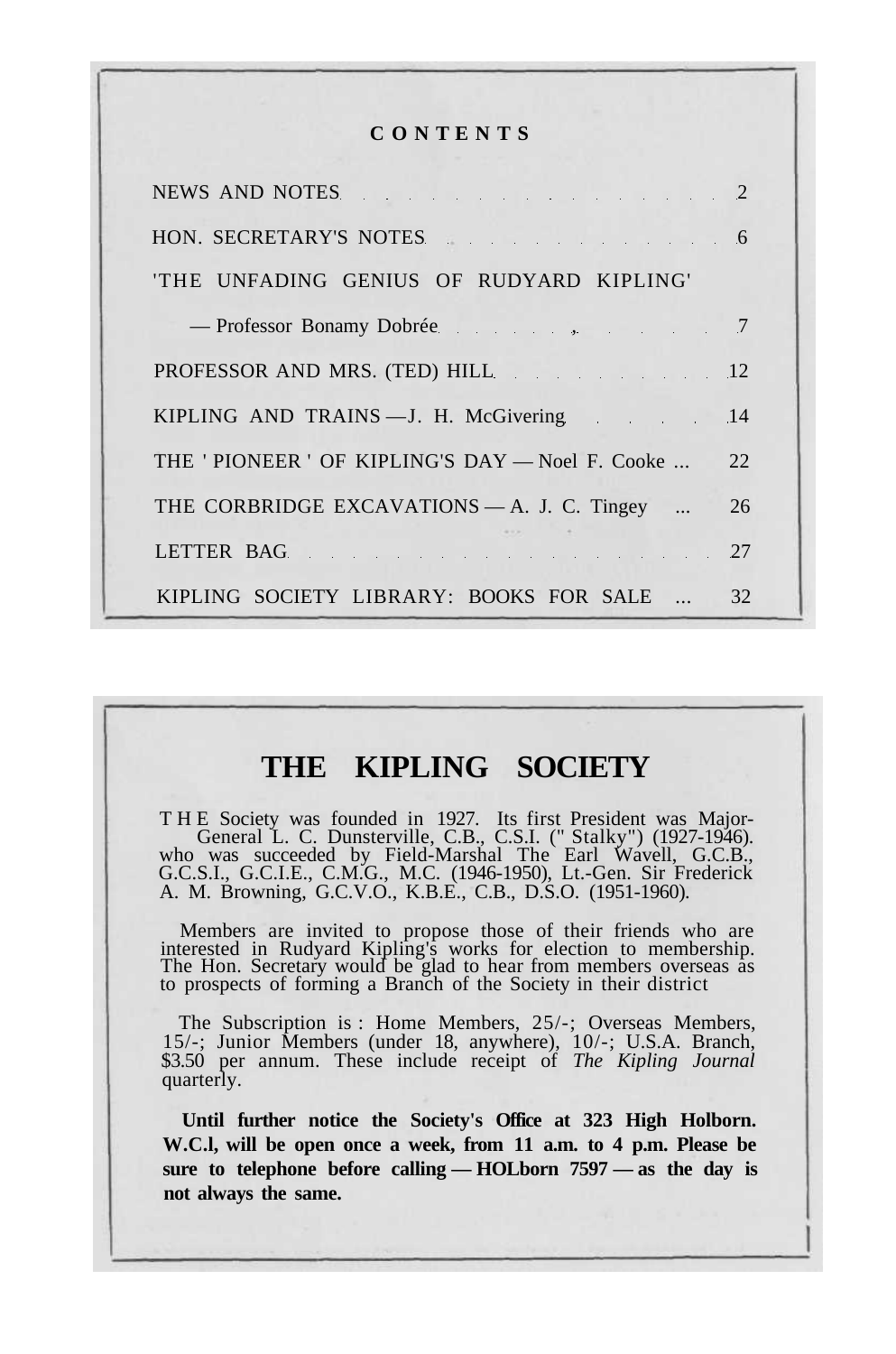## THE KIPLING SOCIETY

#### **Forthcoming Meetings**

IMPORTANT NOTE. You will find, below, two notices of events both closing on **29th April.** Please note carefully to whom your applications should be sent, as they are not both the same. **JOINT MEETING WITH**

#### **SHERLOCK HOLMES SOCIETY**

On Wednesday, 6th May, 1964, there will be a joint meeting with the Sherlock Holmes Society of London. It will be held in the Great Hall of the Royal Commonwealth Society (Craven Street entrance), Northumberland Avenue, W.C.2, at 6.45 for 7.15 p.m

A buffet supper will be served at 7.15 p.m., after which there<br>will be a debate on the theme: "That Stalky & Co. exercised more<br>influence upon the Youth of England than Sherlock Holmes." Col.<br>Bagwell Purefoy will speak on Kipling Society will be Mr. R. L. Green, and the Chair will be taken by Mr. C. O. Merriman, Chairman of the Sherlock Holmes Society of London.

Members are invited to bring up to two guests each to this meeting.

The charge for the evening will be 11/- per head. This includes the cost of the buffet supper and of hiring the hall. It excludes the cost of drinks, which may be ordered from the bar (open from 6.30 till the discussion starts).

Members who wish to attend are asked to notify Mr. P. W. Inwood, 13 Cumberland Close, St. Margaret's-on-Thames, Middlesex, enclosing crossed cheques or postal orders (11/- per head including<br>guests) made payable to The Kipling Society. **The closing date for<br>applications will be Wednesday, 29th April.** It will not be possible<br>to acknowledge app entry.

#### **Please come — we want to appear in strength**! **VISIT TO BATEMAN'S**

The new tenants, Mr. and Mrs. Sutherland, have kindly suggested that we visit Bateman's on Tuesday, May 12th. They will be the guests of the Society at lunch at 1 p.m. at The Bear, Burwash.

A coach will leave Charing Cross Underground Station at 10.15 a.m. on May 12th, arriving back in London about 7 p.m. **At least 12 seats must be taken to make the hiring worthwhile.**

The charge, including lunch, will be 25/- for those going by the coach, and 15/- for those going by private car (including guests). If you wish to come, be sure to notify the Hon. Sec., Beckett

Lodge, Beckett Avenue, Kenley, Surrey, enclosing the appropriate fee, **not later than first post Wednesday, 29th April.** This will be the ONLY notice.

N.B. You MUST book early, as lunch-room is limited. **ANNUAL LUNCHEON**

The Annual Luncheon of The Kipling Society will take place on Friday, 23rd October, 1964, at The Connaught Rooms, Great Queen Street, London, W.C.2.

The Guest of Honour will be Dr. J. I. M. Stewart, of Christ Church, Oxford, author of "Eight Modern Writers" (pubd. 1963), which includes a major essay on Kipling.

Application forms will go out in September.

#### **COUNCIL MEETING**

The next Council Meeting will be held at 323 High Holborn, on Wednesday, May 20th, 1964, at 2.30 p.m.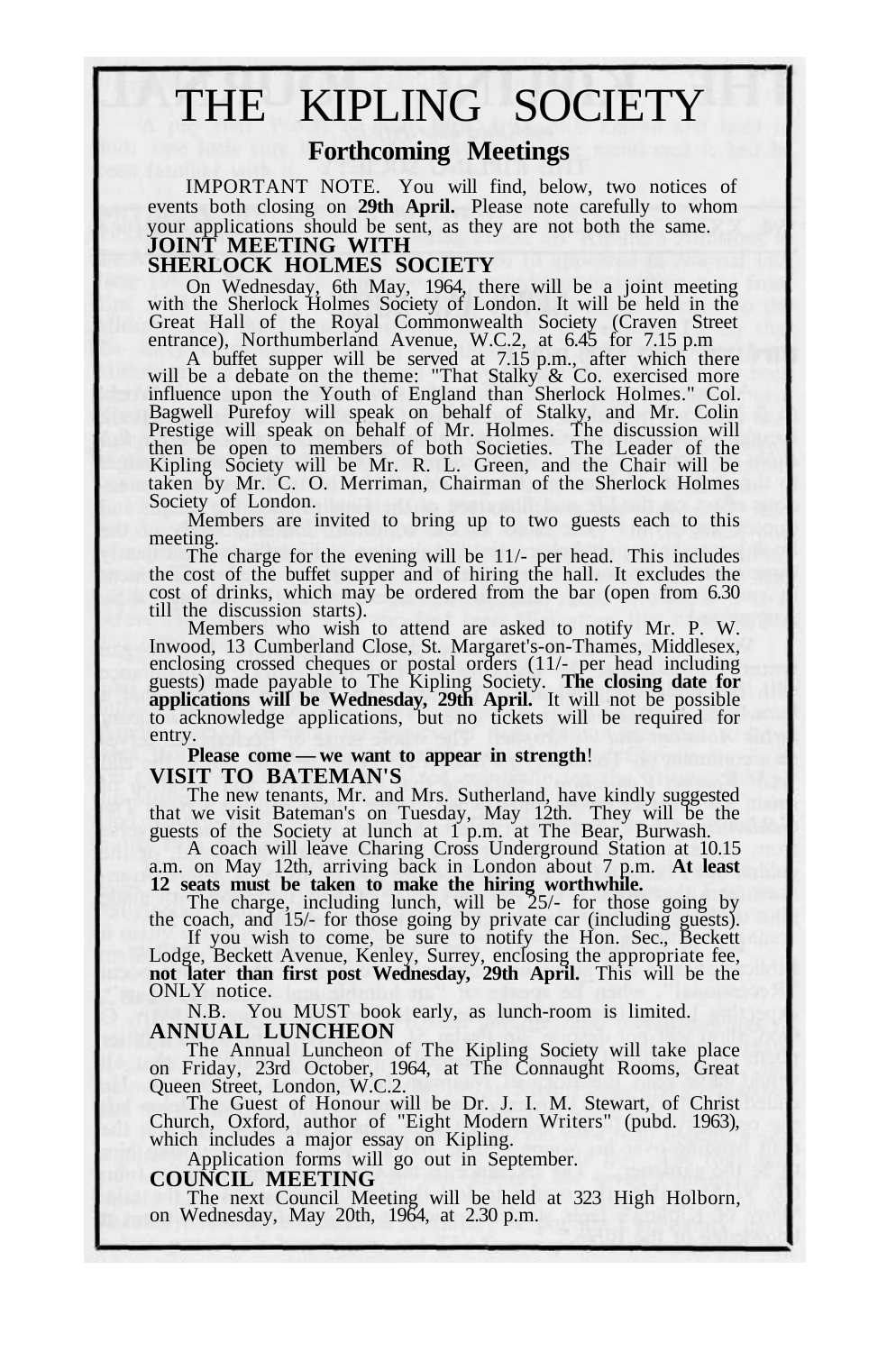## **THE KIPLING JOURNAL**

*published quarterly by* THE KIPLING SOCIETY

Vol. XXXI. No. 149 MARCH 1964

### **NEWS AND NOTES**

#### **KIPLING AND THE BIBLE**

An interesting new addition to the series 'Writers and their Work' (it is No. 154) published for the British Council and the National Book League by Longman & Co. at two shillings and sixpence, is *The English Bible* by Donald Coggan, Archbishop of York. He gives several pages to the Authorised Version (King James Bible) of 1611, and its tremendous effect on the life and literature of the English-speaking world, and quotes Trevelyan: 'The effect of the continual domestic study of the book upon the national character, imagination and intelligence for nearly three centuries to come, was greater than that of any literary movement in our annals, or any religious movement since the coming of St. Augustine.'

With reference to the influence shown in literature, Dr. Coggan writes: 'Throughout the centuries we find the reader's acquaintance with the Bible being taken for granted. For example, we find that a knowledge of II Samuel at once gives us the clue to what Dryden meant in his *Absalom and Achitophel.* The whole sense of Ecclesiastes serves as a comment on Thackeray's *Vanity Fair,* when he cries out at the end *"Ah! Vanitas Vanitatum",* implying that all is vanity and vexation of spirit. To come to recent times, when Henry James entitled a book *The Golden Bowl,* he expected everyone to hear echoing in his mind the verse from Ecclesiastes  $(12, v. 6)$  "Or ever the silver cord be loosed, or the golden bowl be broken". Kipling took the title of his book *Many Inventions* from that work: "Lo, this only have I found, that God hath made man upright; but they have sought out many inventions." (7, v. 29).

'But in Kipling — to take one example among many writers — Biblical phrases and allusions continually recur, as in the famous poem "Recessional", when he speaks of "an humble and a contrite heart", expecting his readers to remember "a broken and a contrite heart, O God, thou wilt not despise" in Psalm 51, v. 17. When he wrote a bitter poem on a political scandal he named it "Gehazi", confident that all would have read the story of Naaman the Syrian in II Kings 5. He ended the story "The Gardener" with these words: "When Helen left the cemetery she turned for a last look. In the distance she saw the man bending over his young plants; and she went away supposing him to be the gardener." The reference to the Gospel according to St. John (20, v. 15) enables the reader to feel the deep implications of the tale. Many of Kipling's later stories cannot be fully understood without a knowledge of the Bible.'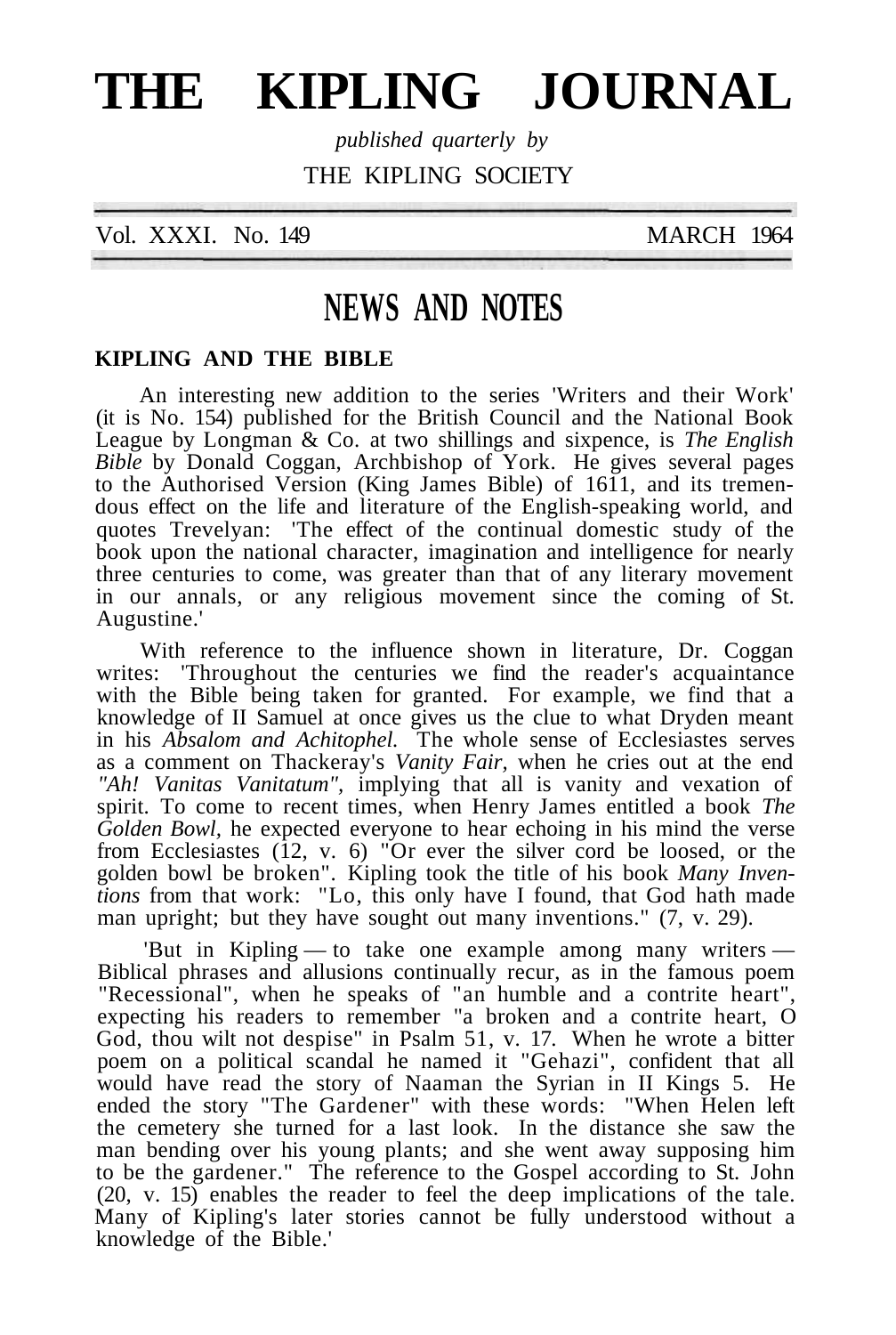A pity that 'Proofs of Holy Writ' is so little known and hard to find: one feels sure that Dr. Coggan would have mentioned it had he been familiar with it

#### **'MITHRAS, GOD OF THE MORNING'**

Mr. A. J. C. Tingey's fascinating article on 'Kipling's Allusions to the Mithraic Cult' will be well remembered (it appeared in *Journal* 142, June 1962): Mr. H. L. Butterworth forwards an interesting note from him. ' "The Church that was at Antioch" contains an allusion to the Mithraic cult, but I could not have used it in my article. To say that the early Christians borrowed all their rites and ceremonies from Mithraism is a sweeping statement at any time, and could not have been correct at the period referred to, A.D. 45. In addition it might give offence to orthodox Christians, and probably did when the story was first published. A commentator on St. Paul says there is ample evidence in the Epistles that he (Paul) had been initiated into one of the Mediterranean mystery cults, but, even if he had been, it was not Mithraism.'

Kipling's reference is on page 101 of *Limits and Renewals:* 'But one day the Light and the Voice of God broke over him [Paulus] and he experienced a rending change of heart — precisely as in the Mithras creed. Then he met, and had been initiated by, some men who had walked and talked and, more particularly, had eaten with the new God before He was killed, and who had seen Him after, like Mithras, He had risen from His grave.'

It appears that Kipling made one of his few mistakes here — or used some authority who was not trustworthy. The latest book on the subject, *Mithras, the Secret God,* by M. J. Vermaseren (Chatto and Windus, 1963), contains no suggestion that Mithras was held to have risen from the dead. The closest foreshadowing of Christianity is in the sacred feast on the flesh of the substitute for the Cosmic Bull of the Mithraic mythology in memory of what Mithras had done for mankind. Mithras finally rode to heaven in the Chariot of the Sun — but this is also true of many pagan gods.

The myth of the Dying God, who is reborn each year (as in the cases of Adonis and Tammuz in Assyria, and with variations in Egyptian, Babylonian and Greek mythology), which Sir James Frazer dealt with in many volumes, forms a closer foreshadowing of the Resurrection than anything in the Mithras story.

#### **C. S. LEWIS**

That all such myths were indeed glimpses and foreshadowings of the Divine Truth was held by the late  $\overline{C}$ .  $\overline{S}$ . Lewis, and finds a place in many of his books — both his scholarly writings on Theology, and his own 'myths': the romances *Out of the Silent Planet* and *Perelandra,* and the stories for children set in the wonderful world of Narnia.

His sudden death on 22nd November 1963 robs both literature and scholarship of a great man whose work is likely to last. The romances are not likely to be forgotten, and already his seven Chronicles of Narnia have a secure place among children's classics; his books on Theology, sometimes dismissed scornfully as 'popular Christianity' have, in fact, proved his best-sellers, and *The Screwtape Letters* holds a secure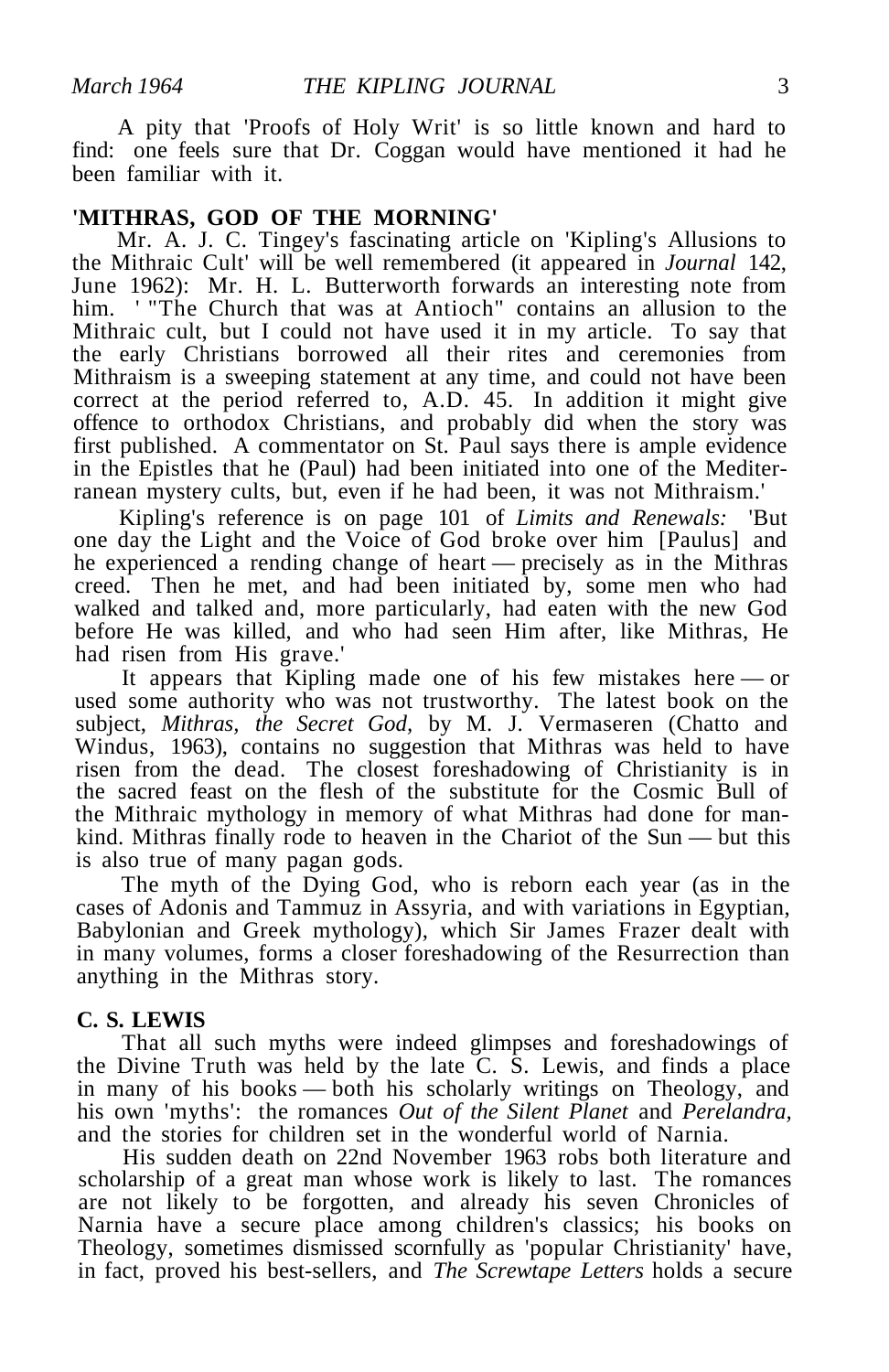place in the great tradition of religious allegory, with the works of John Bunyan and George MacDonald: probably *The Great Divorce* and *Mere Christianity* will survive in its shadow.

As a scholar Lewis will be remembered by *The Allegory of Love* which won him the Hawthornden Prize in 1936, by his *Preface to 'Paradise Lost',* and by his volume in the Oxford History of English Literature covering *The Sixteenth Century, Excluding Drama.* Some of his shorter critical articles are also likely to survive — and prominent among them 'Kipling's World' which was first published in a volume of lectures by different authors called *Literature and Life* (1948). Lewis allowed it to be reprinted in *The Kipling Journal* (Nos. 127, 128, September and December 1958) and it was subsequently collected in his volume *They Asked For a Paper* (Geoffrey Bles, 1962). Had not growing illhealth forced him to decline all such invitations, Lewis would have been our Guest of Honour at an Annual Luncheon.

#### **'AARON AND MOSES'**

The easy transition from grave to gay was one in which Lewis delighted ('It is the heart that is not yet sure of its God that is afraid to laugh in His presence,' he would quote from his favourite George MacDonald), and it carries us naturally to the song mentioned in the last *Journal* as 'untraced'. Near the end of 'A Little Prep.' *(Stalky & Cos* p. 186) the Head says: ' "Besides, the men at the golf club heard them singing "Aaron and Moses". I shall have complaints about that from the parents of day-boys. Decency must be preserved." '

It may very well be that other, less reputable, versions of this song were known and sung 'to top off the ribald hour' at Westward Ho! Perhaps some ancient Old Boy of 'The Coll.' will enlighten us? Meanwhile, Mrs. Bambridge has very kindly supplied the version which Kipling taught to his own children: —

'Said Aaron to Moses:

"I hear you went one day

Unto the Hall of Exeter

To help the saints to pray.

"I've noticed, since, you're flush of funds,

Which everybody knows is

Rather strange, old boy, for you —"

"I held the plate! " said Moses.'

As I have been on the look out for this song for many years, it may be of interest to record here the other versions which I have come across — two of them quoted without reference as traditional rhymes, still current orally.

In *The Field of Nonsense* (Chatto & Windus, 1952, p. 71) Elizabeth Sewell gives: —

Said Aaron to Moses,

"Let's cut off our noses."

Said Moses to Aaron,

" 'Tis the fashion to wear 'em."

Iona and Peter Opie in *The Lore and Language of Schoolchildren* (Clarendon Press, 1959, p. 346) supply a version picked up from a contemporary child: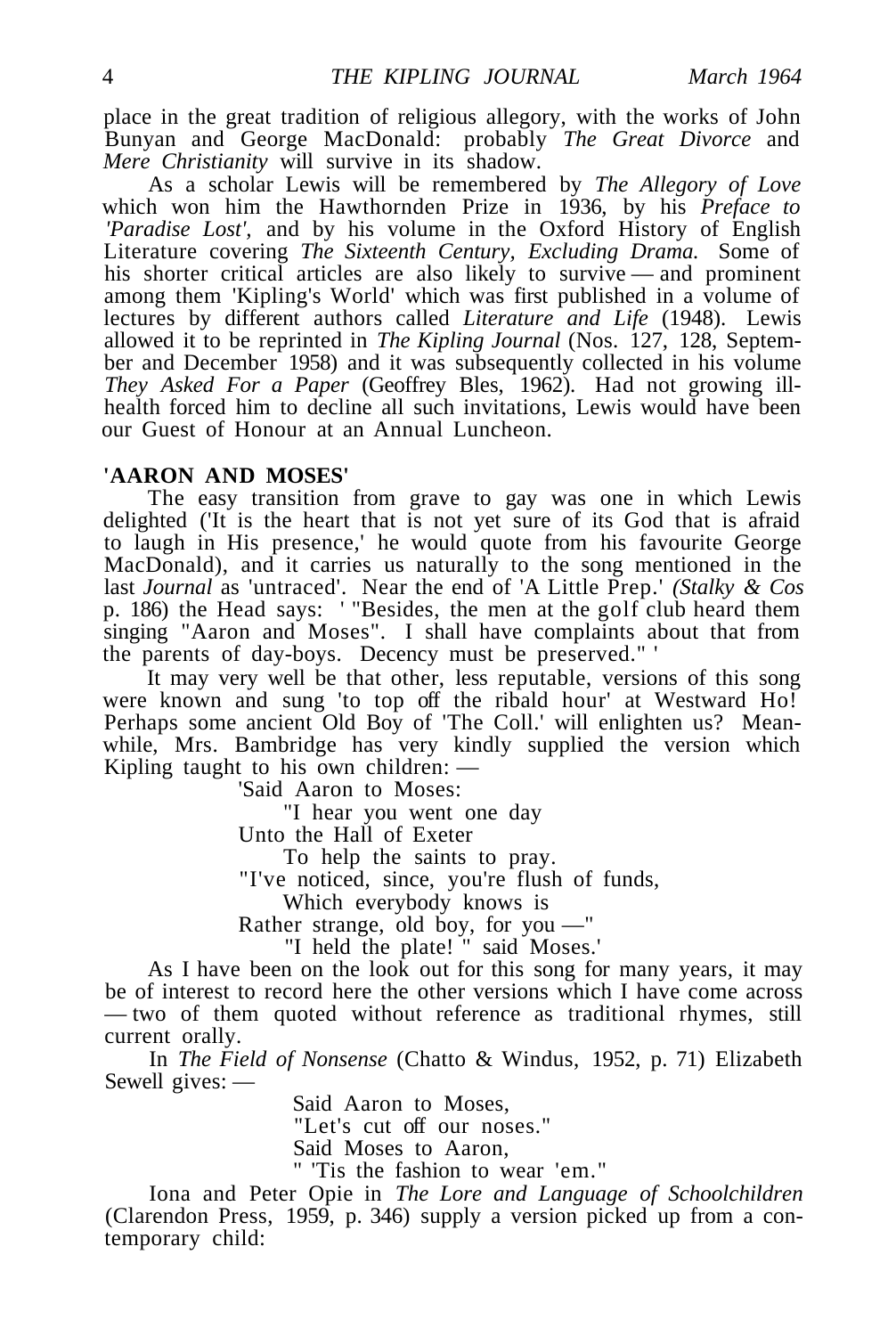Said Aaron to Moses, "All Jews have long noses"; Said Moses to Aaron,

"Not all, you've a square 'un."

And they give as the probable origin of the rhyme a tavern drinking song printed in 1688 in *Vinculum Societas, or the Tie of Good Company*: —

> Aron thus propos'd to Moses, "Come let us fuddle, fuddle our Noses": Moses reply'd again to Aron, " 'Twill do us more harm than you are aware on."

#### **LETTERS TO CORMELL PRICE**

All members of the Kipling Society will join in congratulating Mr. C. E. W. Price on the record made by the sale of Kipling's letters to 'The Head' which were sold by auction at Sotheby's on 3rd December 1963 to an unknown bidder (they were bought on commission by Messrs. Francis Edwards) for £3,600.

They consisted of 36 autograph letters, covering about 84 pages, varying in date and provenance from Lahore, 30 December 1882 to Bateman's, 27 April 1910: 'an intimate and revealing series containing VIVID ACCOUNTS OF HIS EARLY LIFE IN INDIA', says the entry in the Sale Catalogue, 'including his experiences as a reporter with the Lahore *Civil and Military Gazette* and the beginning of his literary career . . . and many references to his own school-days, his views on education, and in particular TO THE ORIGIN AND PROGRESS OF "STALKY & CO."

Several interesting extracts are given in the Catalogue, including: — *'Lahore,* 19 *September,* 1885 .. . it stops all chance of the firm publishing a novel of Anglo-Indian life that I have — three quarters finished — in hand. Moral: make friends with the Mammon of Paternoster Row even in India. *The Calcutta Review* that most sober and dignified quarterly has let me onto its staff and I appear next month in some peculiarly blank verse. They don't pay on that estimable old rag bag but a certain amount of dignity is supposed to attach to writing for it and I am sadly deficient in dignity. Also I have been supplying a contemporary with a set of poems entitled the "Bungalow Ballads". I didn't sign 'em for which I'm sorry as they took; and a purblind world has set them down as Sir Auckland Colvin's work. I chuckle but as yet have made no sign . . .'

One may add that the novel was probably *Mother Maturin,* the MS. of which Kipling destroyed, unpublished, many years later; that the poem in *The Calcutta Review* would have been 'The Vision of Hamid Ali' (October 1885), and that of the six 'Bungalow Ballads' which appeared in *The Pioneer* in August and September 1885, only two were reprinted by Kipling (in *Departmental Ditties)* — though, according to Livingston *(Supplement,* p. 102): 'The six "Bungalow Ballads" were printed in book form in London, 1922, without permission.'

R.L.G.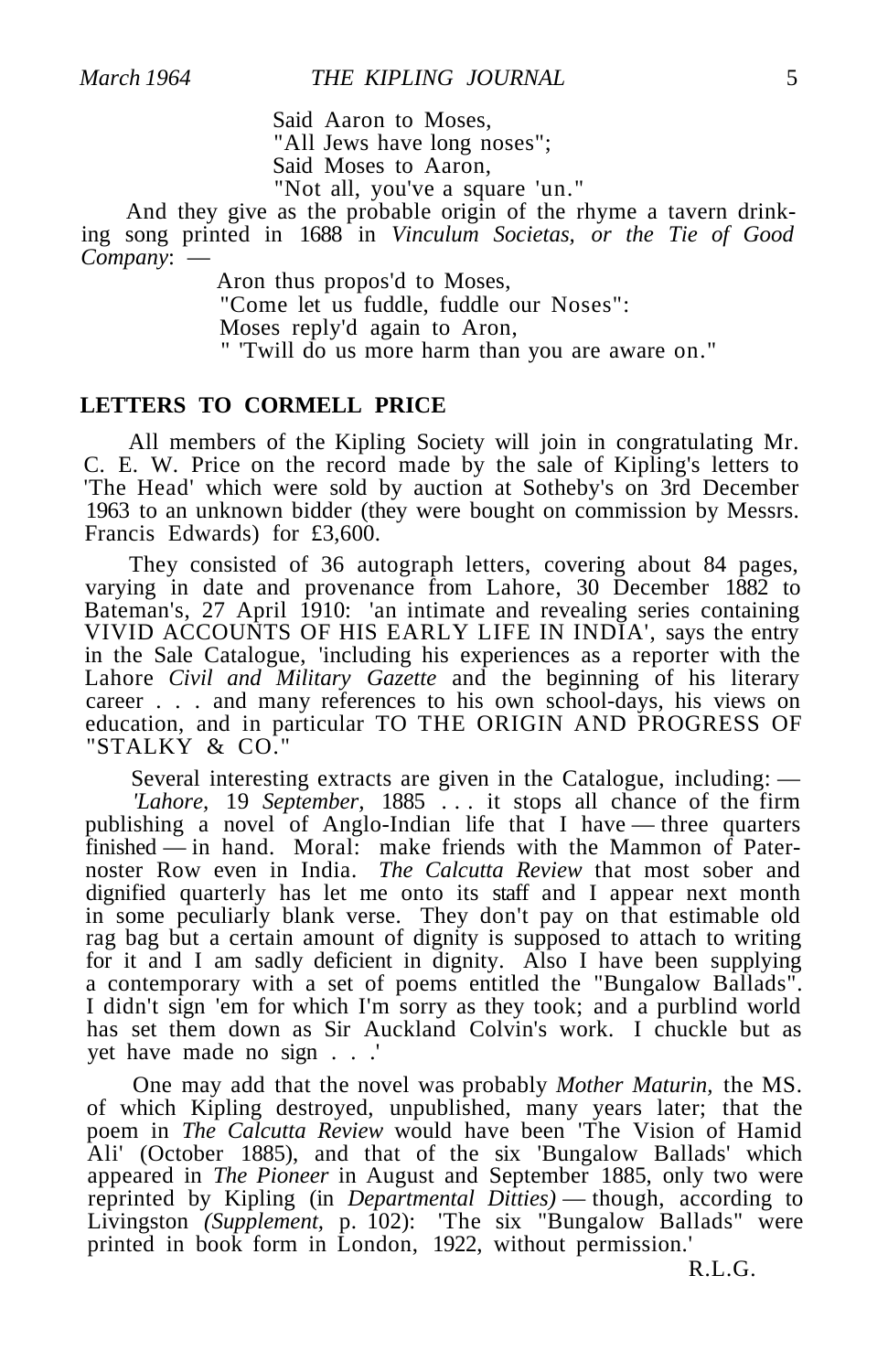### **A NEW YORK DINNER**

A Dinner Meeting of the United States membership of The Kipling Society residing in the vicinity of New York City was held at The Williams Club on December 5th. A record attendance of 45 members and guests were present and members came from as far as Delaware and Connecticut.

Colonel R. E. Harbord, President of the Kipling Society, was the Guest of Honour and the principal speaker. His address was delightfully informal, highly interesting and very well received, and the 'Question and Answer' period was especially stimulating.

The three Vice Presidents resident in the United States, Messrs. Ames, Dunlap and Naumburg, were present; the latter presided and the well known Kipling authorities, Miss Ann Weygandt, Professor Morton Cohen and Dr. Howard C. Rice, Jr., were in attendance.

> CARL T. NAUMBURG *(Hon. Sec., U.S.A.)*

### **HON. SECRETARY'S NOTES**

*Scarce Journals.* If any member can spare us a copy of one or more of the following Journals, we shall be extremely grateful: —

No. 5 (Apr. 1928), No. 93 (Apr. 1950), No. 126 (Jun. 1958).

We have fewer than five of each of these left, and it is important to be able to make up a few complete sets should any prospective buyers appear.

*Centenary Suggestions.* 1965 is the Centenary of Kipling's birth, and we have already set up a sub-committee to consider ways of commemorating it. They would be glad to consider suggestions from members, which should be forwarded through the Hon. Sec.

*Talk on "Kipling and Soldiers".* This talk was given, late last year, by Brig. T. F. V. Foster to Hampstead Literary Circle. It was a great success. According to the local paper, the Brigadier "Swept away any criticisms that have been made about Kipling's delineation of soldiers in his stories", and "fully established the authenticity of Kipling's portraits, and of his graphic writing of battles".

A.E.B.P.

NEW MEMBERS : We are delighted to welcome the following, recently enrolled. U.K.: Lady Leggatt; Mmes. D. Broughton, E. Finer, B. Sutherland ; Misses Lettice Cooper, S. M. J. Wade ; Rev. S. Eardley, Col. D. M. Eley, Col. A. Woods, Maj. R. Bowen ; Messrs. A. V. Crowther, O. H. Durham, C. H. V. Elliott, P. H. Gummer, S. A. Lee, A. E. Neales, D. Pugsley, A. K. Smith, J. Wallace, G. H. Webb, G. B. White. ADEN: Mrs. Hutchinson-Brooks, Miss R. A. Hutchinson-Brooks. AUSTRALIA : Nat. Library of Australia, Canberra. BELGIUM : V. Coeckx. HOLLAND: J. Adlard. NIGERIA: Col. W. H. Adcock. U.S.A.: H. C. Bauer, Brooklyn Public Library, Purdue Serials Library. VICTORIA, B.C.: Mrs. J. Alexander, Mrs. D. A. Copeland.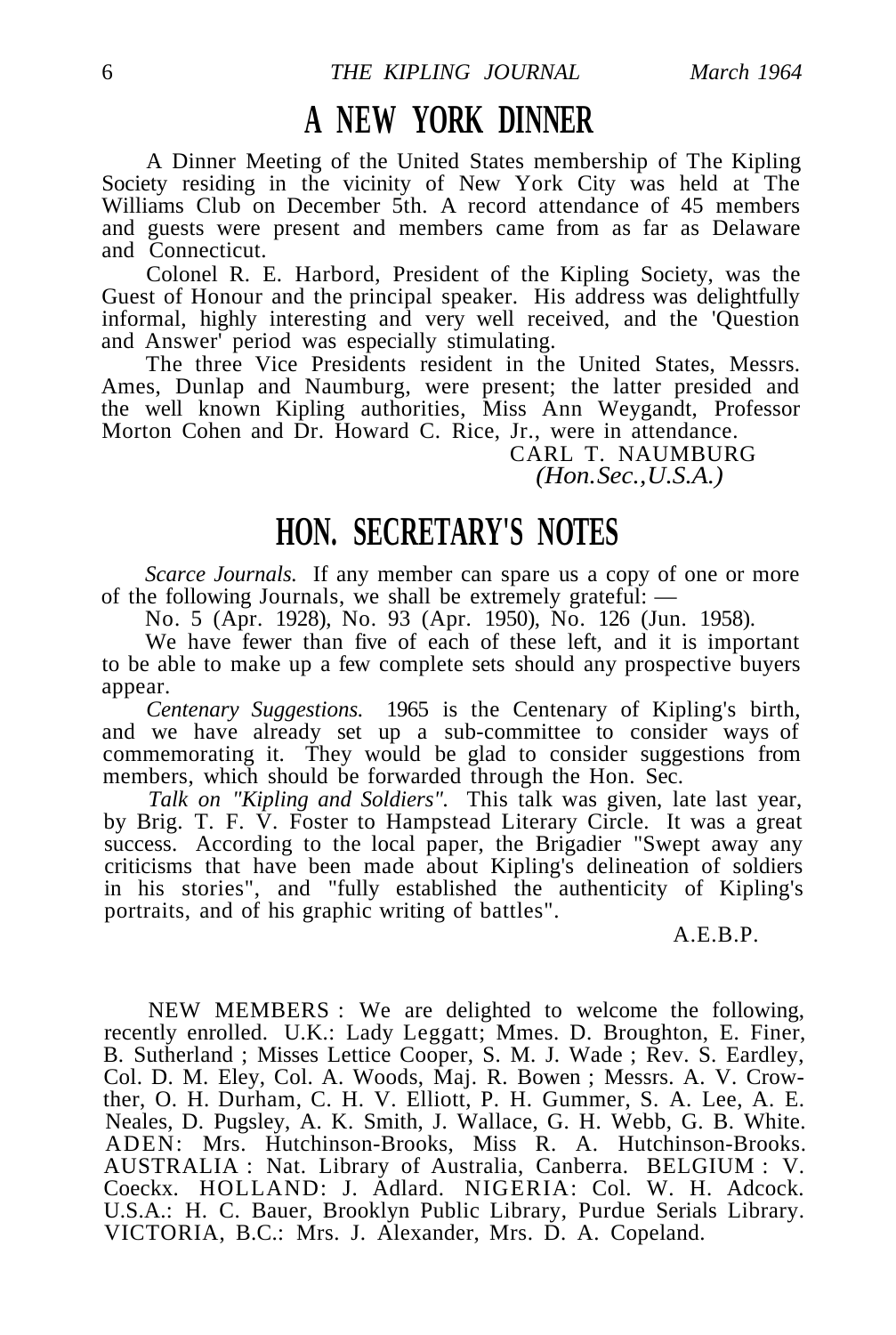### **THE UNFADING GENIUS OF RUDYARD KIPLING**

**by Bonamy Dobrée**

*Address delivered at* THE ANNUAL LUNCHEON, *25th October, 1963*

Mr. President, Ladies and Gentlemen,

I need hardly say how much I feel honoured at being asked to propose this year's toast to the memory of Rudyard Kipling, and to speak of some aspect of that great man's work and, so far as possible, of his mind. I always feel it an honour to be allowed to speak of Kipling, but on this occasion it is also a particular pleasure, because, for once, I am going to talk to people who have actually read Kipling, really read him, who will take up references, and be aware of implications.

So today I am not going to read a lecture, for to lecture, as Dr. Johnson said, is 'to instruct ignorantly and dogmatically'. I am not even going to deliver an address, since I haven't got to explain, persuade, or try to make converts. I propose, rather, to talk about Kipling, to muse about him with you, to put you some questions I put to myself. Or, rather, one question, since, naturally, in a field so wide and so complex one has to choose some one point to muse about, some theme which runs through all his work. There are a great many of these  $$ such as that of the Great Darkness that sometimes descends upon a man or woman; or that of healing; or whether action is preferable to inaction; or the mysterious goings-on of the universe. But the theme I propose to muse about today is that of the relation of the individual to society; and I have chosen this partly because an American critic has tried to belittle Kipling (which as Mr. Eliot has told us is impossible) by saying that he cannot be of the first order of writers since there is no conflict in him. But here is a clear case of at least a contradiction, if not a conflict, one of which Kipling was well aware.

For in October 1923 he gave the Rectorial Address at St. Andrew's University, his subject being Independence, personal independence, a man's possession of himself, a sense which antedates, he said, even the social instinct. And then, a day or two later, speaking at University College, Dundee, he said: 'My Rectorial Address dealt entirely with the advantage of independence as a possession necessary and desirable in itself. Today I come before you, equally convinced of the necessity and desirability of interdependence combined with association and union. As usual in such a dilemma, I defend myself by the time-honoured formula : " I have nothing to add, and nothing to retract". Circumstances, as the doctor, the pure scientist, and the pure politician tell us, alter cases.'

Here is an example. In one of his admirable wireless talks on Kipling some ten years ago, Mr. Noel Annan, Provost of King's College,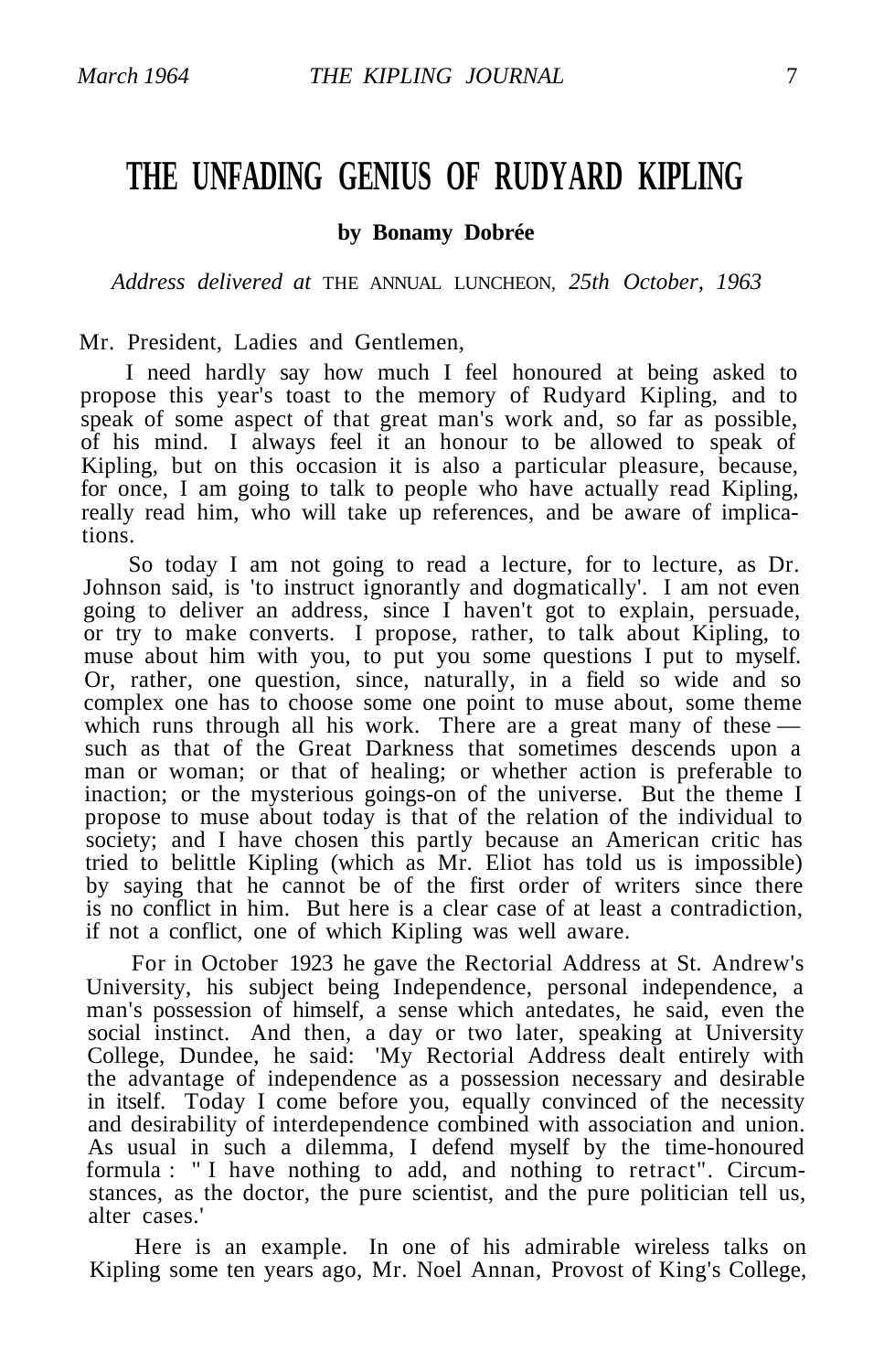Cambridge, remarked that it was in a *rare* mood of Hegelianism that Kipling wrote: 'The game is more than the player of the game, and the ship is more than the crew.' There, the circumstance that altered the case was the first World War. For the moment the ship *was* more than any member of the crew, for if the ship perished, the whole crew would perish with it.

The conflict, of course, is common to us all, though with most of us not very intense. We are all of us separate persons, trying to live our lives with the greatest satisfaction to ourselves; but we cannot exist without society. The problem always is, 'How much do we exist for society, how much of ourselves must we give to society that we may live?' We are each of us 'an individual', with that sense of the possession of oneself that antedates even the social instinct, yet we know that society is needful to it. But how? We can see that from the start the theme of this contradiction was at play in Kipling's mind. As early as the moving, compassionate story, 'Thrown Away', collected in *Plain Tales,* and which must have been written before 1888, this markedly individualistic man tells us that 'we are all linked together and made responsible for one another'.

But then to be responsible one has to be an individual; and what is it makes the individual, a person unlike any other person? There is no one characteristic — only that infinite diversity of God's creatures for which Kipling praised Allah. We get the down-and-outs such as Mclntosh Jellaludin in the story ' To be Filed for Reference' (P.T.), that sometime Fellow of an Oxford college and a Civil Servant, who had gone native, attaching himself to the lowest caste, but yet remained himself with almost arrogant pride. There are other down-and-outs even verses about them. There are adventurers such as Peachey Carnehan and Daniel Dravot. As a contrast we get William the Conqueror, an important pivot in dealing with a famine (I shall refer later to others of that brotherhood) — there are a hundred variants. **All** have a sense of themselves, but in varying degrees, none more strongly, perhaps than Ortheris, who could exclaim: 'My right! My right! I ain't a recruity to go whinin' about my rights to this and my rights to that, just as if I couldn't look after myself. My rights! 'Strewth A'mighty! I'm a man.' ('His Private Honour'. M.I.). Then there are different sorts of men, such as the surgeons in the later stories who exist by the overpowering interest they take in their discoveries.

If 'I'm a man!' is a glorious declaration, we have to muse, 'What is a man?' First of all, he's a lonely creature. 'The human soul is a very lonely thing,' Kipling tells us in 'Without Benefit of Clergy' (L.H.). We read also of Mulvaney being 'lonely as Prometheus on his rock' ('The Courting of Dinah Shadd.' L.H.), and the men in 'At the End of the Passage' (L.H.) 'were lonely folk who understood the dread meaning of loneliness'. All those phrases come from *Life's Handicap,* out of stories written in about 1890. This loneliness seemed to Kipling, at any rate at that time, to be a terrible thing. It drove mad the lighthouse keeper in 'The Disturber of Traffic' (M.I.), written in 1891. One would gather from all this that it is society, though society of a special sort, that acts as an antidote to loneliness.

**But** before I go on to that as a gloss on loneliness, and as an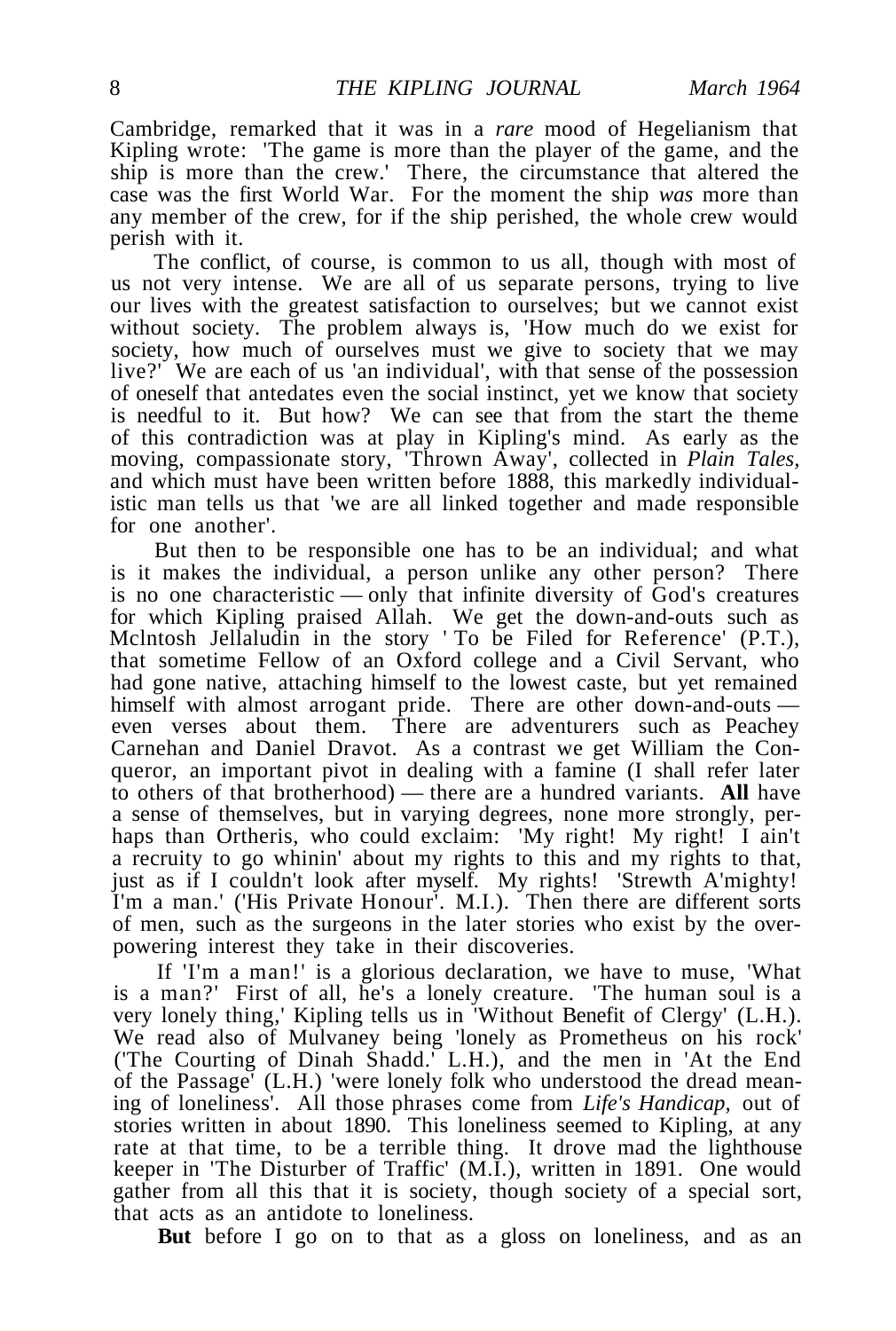example of how Kipling was always feeling his way, never putting things into neat categories or compartments — he was far too complex for that — I would put forward the need man sometimes has to be alone. Dick Heldar in *The Light that Failed,* which belongs to this early period, at times felt the need to be alone to face his blindness; he had the capacity for this, since, we are told earlier in the book, the treatment he was subjected to as a boy 'taught him at least the power of living alone'. Again Ouless in 'His Private Honour' had to face his problem by himself. Nobody can help. Kipling, unlike the more fashionable of his contemporaries, Virginia Woolf and Mr. E. M. Forster, did not believe in the personal relation as a universal salve. 'We are all islands,' he quotes (L.F.), 'shouting lies to each other across seas of misunderstanding.' Comforters are worse than useless:

Chase not with undesired largesse Of sympathy the heart Which, knowing her own bitterness Presumes to dwell apart . . . the poem ending, you remember:

'1 never worried you at all, For God's sake go away!'

That was written in 1912. (Here I feel inclined to muse a little about the rather different sensibility which in the next decade was to make 'invasion of privacy' an offence against society ('As Easy as ABC!' (D.C.); but I resist the temptation).

But if society was an antidote to loneliness, then what was Kipling's conception of society? As Mr. Annan pointed out, his was the philosophy of the in-group, society being composed of in-groups. This idea was intuitive with Kipling. He found it first, it would seem, in Study No. 5 in *Stalky & Co.,* a small society, each member having his own particular function, a self-existing society, which yet conformed to the rules of the larger society. It established a pattern for Kipling which became clearer still when he went back to India. There, basically, was 'the Family Square'—the square being the perfect figure — of which each member had, by virtue of parenthood and sex, his or her particular rô1e to fulfil. Beyond that was the in-group of the Anglo-Indians, to use the term in its old signification, existing, as Mr. Annan describes it, on a precipice. There too each member from Viceroy to railway clerk, had his function, and all were to a greater or less degree motivated by the same idea. The notion of a crowd, a formless mob, was a matter of abhorrence to Kipling; 'making crowds' was also to become, as you know, an indictable offence. It was these groups, then, which countered man's loneliness, groups with a purpose, as existed in India; or among Freemasons, whose purpose was reinforced by ritual — an element absent from crowds.

But the question yet remains: what of the individual? the sense of 'I am Kim'. How could he realise himself? Self-expression was important, not in the present-day sense of giving way to every impulse, but in forming something. A man must get to know himself. 'First a man must suffer, then he must learn his work, and the self-respect that that knowledge brings' ('His Private Honour' M.I.). 'He must learn his work.' But what work? Religion? Art? Literature? Government?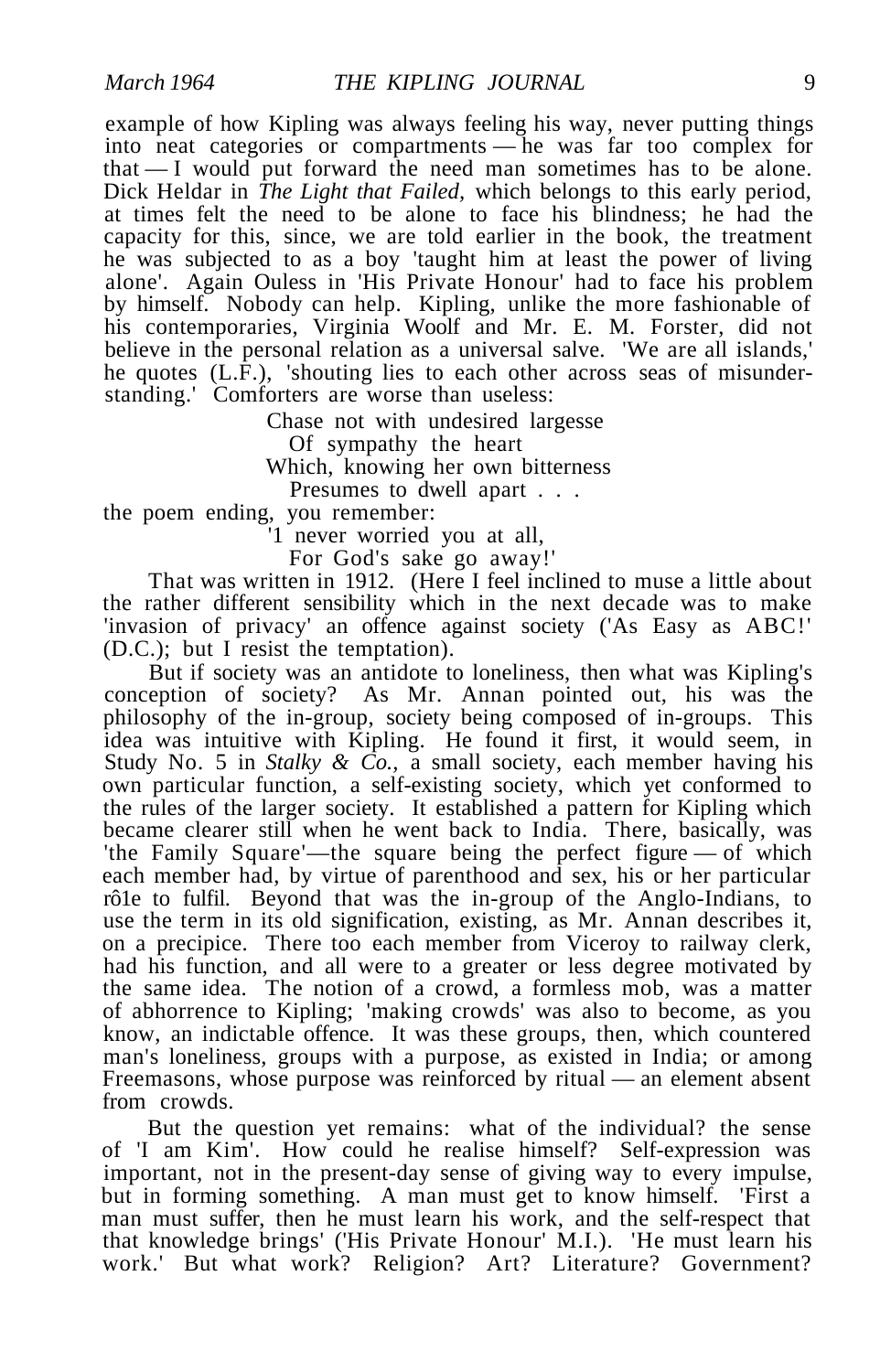Teaching? It does not matter, so long as it is done devotedly. 'One instant's toil to Thee denied / Stands all Eternity's offence.' In 'The Judgment of Dungara', as early as 1888, Kipling's admiration goes to the missionaries to whom 'heroism, failure, doubt, despair, and selfabnegation on the part of a mere cultured white man are things of no weight as compared with the saving of one human half-soul'. Again and again we meet men giving themselves entirely to their jobs, without hope of recognition or reward. Is it there, we wonder, in that way, that man realises himself?

Yes, perhaps; if he has faith, faith in what he is doing. He is obeying some law, the law, it may be, of the in-group. It is all much more complex than may appear. One thing merges into another, and is changed in the process. What, to begin with, *is* 'the Law'? It is, obviously, something that must be obeyed. Kipling would agree with Nietzsche, who in *Beyond Good and Evil* ends a long passage on the subject by saying: Thou must obey someone, and for a long time. *Otherwise* thou wilt come to grief, and lose all respect for thyself. This seems to me the moral imperative of nature.' And we remember what St. Paul said to Sulinor in 'The Manner of Men' (L & R), written in 1930: 'Serve Caesar. You are not canvas I can cut out at present. But if you serve Caesar you will be obeying some sort of law. . . What concerns you *now* is that, by taking service you will be free of the fear that has ridden you all your life.' Fear of what? Of not being a member of an in-group — so that you are isolated, alone? But the phrase that stands out there is: *'obeying* some sort of law.'

Even in the jungle, obedience is the key:

Now these are the Laws of the Jungle, and many and mighty are they; But the head and the hoof of the Law and the haunch and the hump is — Obey.

But the laws are framed so that society may exist:

For the strength of the Pack is the Wolf, and the strength of the Wolf is the Pack.

Hegelianism again, if you like. But the laws are framed also that other packs, other in-groups, may exist; and in time of drought the tiger must not kill the beasts that go to water.

And yet, the individual exists for himself. You will remember in the last *Jungle Book* story, when Purun Bhagat was giving up the world, and obstructed the traffic on the bridge at Simla, and the policeman of another religion — told him to move on, he 'salaamed reverently to the Law, because he knew the value of it, and was seeking for a Law of his own.'

'Of his own.' Is it possible, then, that there is a law of self that finally dominates all other laws? In his Rectorial Address at St. Andrew's, Kipling quoted to his young hearers: 'And make the counsel of thy heart to stand; for there is none more faithful unto thee than it. For a man's soul is sometime wont to bring him tidings; more than seven watchmen that sit on high on a watch-tower.' He did not tell his audience that the quotation is from *Ecclesiasticus,* xxxvii, 13, 14. The idea was one that had haunted him, as it had when he wrote the last *Jungle Book* story as a kind of warning against the law of obedience.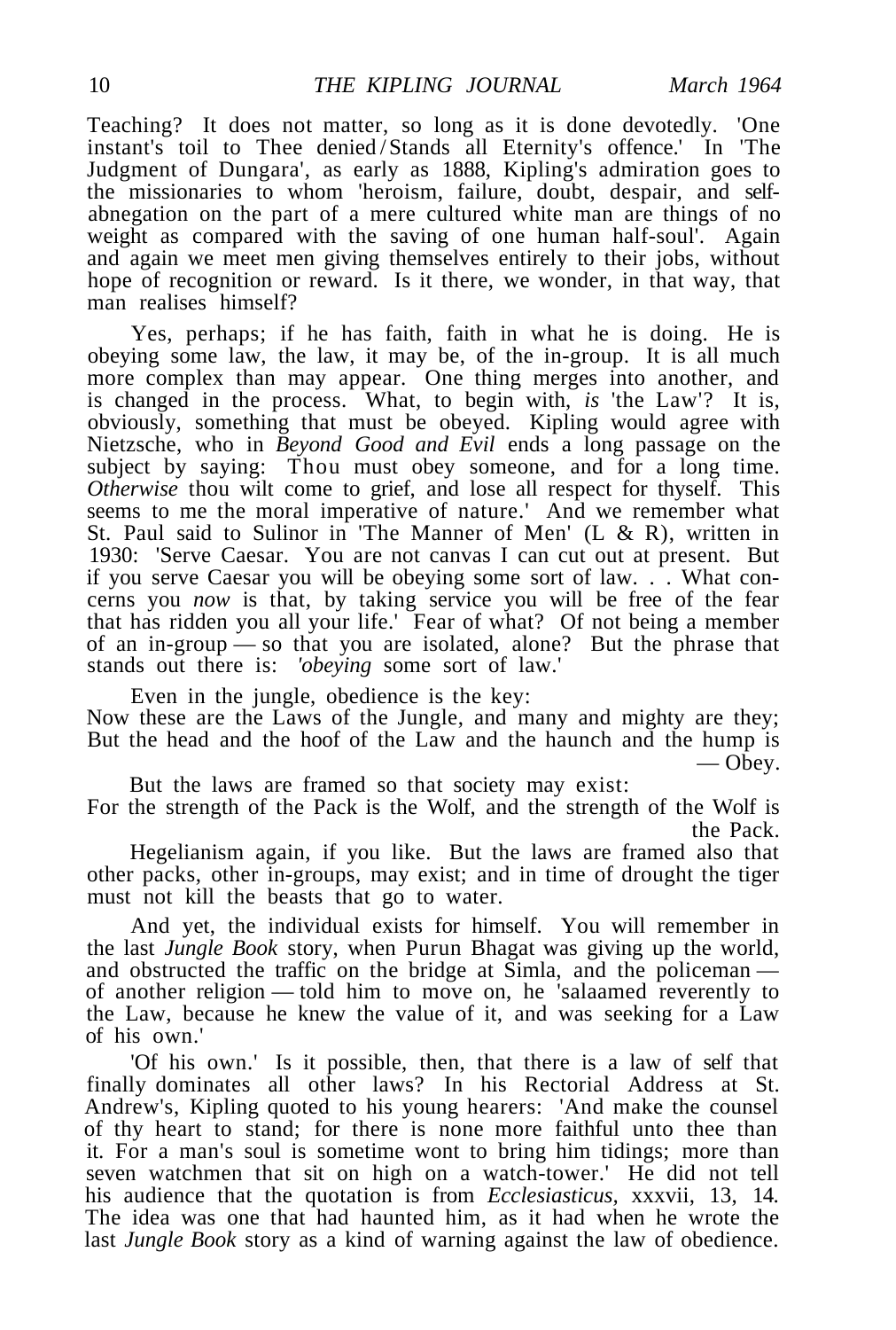For his Rectorial Address was delivered in October 1923, but already in 1918 he had written the poem 'Seven Watchmen sitting in a Tower'. You will be familiar with the poem as it is printed in the definitive edition of his poems, so in its stead I will read a slightly different version that exists in MS. in the British Museum:

Seven watchmen sitting in a tower,

Seeing what had come of strength and skill, Showed the man the glory and the power And bade him shape the kingdom at his will. Life, and to the hilt, your law shall win you

(Twas so their counsel ran)

But the Kingdom, the Kingdom is within you

Said the man's own mind to the man.

As it was in the middle nights of yore,

So it shall be when the lonely days remove,

That a man's own mind is sure to tell him more

Than seven watchmen sitting high above.

So all the time, throughout Kipling's work, we find this constant inter-play of various conflicting emotions, intuitions, impulses: self, and the realisation of self as against society; the loneliness of self finding relief in the community of the in-group. And even the realisation of self may be an escape from self. 'Let's find things to do, and forget things,' Maisie says to Dick Heldar. And in 'The Supports', published in 1919, we read that

Even the everyday affair of business, meals and clothing

Builds a bulkhead 'twixt Despair, and the Edge of Nothing.

And there is purposeful work. The Abbot in 'The Eye of Allah'— 1926 — says: 'For the pain of the soul there is, outside God's grace, but one drug; and that is a man's craft, learning, or other helpful notion of his own mind.' Of his *own* mind, you will notice, which is wont to tell him more than seven watchmen sitting on a tower. And, to repeat, there is always devotion to the job, to the idea of the job, as we find in 'The Bridge Builders', in 'At the End of the Passage', and a number of other stories. And much later Kipling told an audience of doctors, 'There is no anaesthesia so complete as a man's absorption in his own job.'

But yet again, somewhere inside all this there *is* the self. Think of what St. Paul had to say 'At his Execution' at the end of 'The Manner of Men':

> I am made all things to all men — Hebrew, Roman, and Greek — In each one's tongue I speak, Suiting to each my word, That some may be drawn to the Lord! I am made all things to all men — In City or Wilderness Praising the crafts they profess That some may be drawn to the Lord — By any means to my Lord! Since I was overcome By that great Light and Word,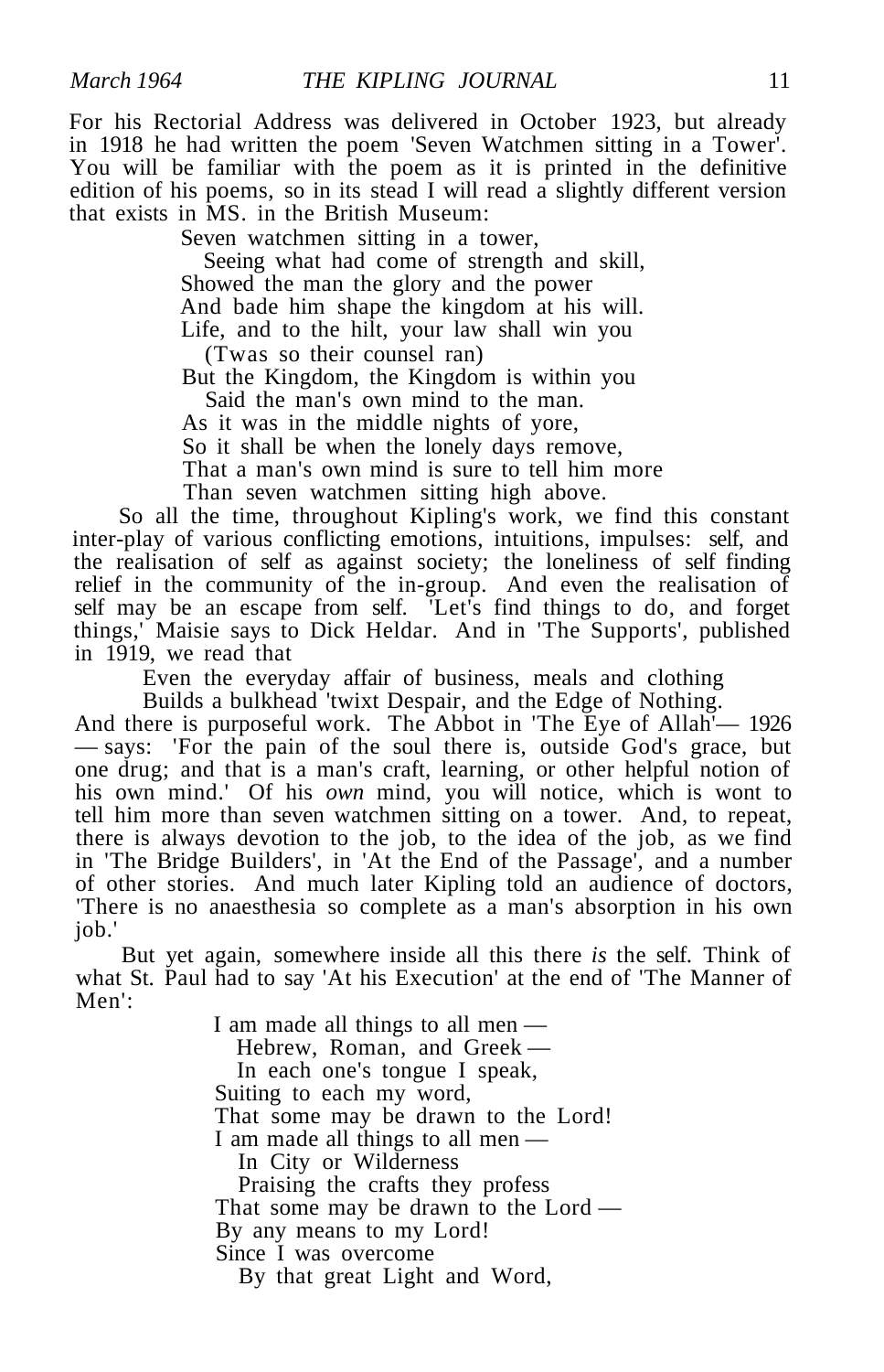I have forgot or foregone The self men call their own (Being made all things to all men) So that I might save some, At such small price, to the Lord, As being all things to all men. I was made all things to all men, But now my course is done — And now is my reward — Ah, Christ, when I stand at Thy Throne With those I have drawn to the Lord. Restore me my self again!

There is no one beautifully simple conclusion to be drawn from all this. You work that you may lose yourself; you lose yourself that you may find yourself. You hold by the in-group to defeat loneliness; you rebel against the Laws of that group that you may find yourself. And on the top of all that, circumstances alter cases.

Kipling was not muddle-headed: no one would accuse him of that. But, a complex man, he was only too aware of the complexity of things, of the eternal conflict which we create for ourselves and of which we are the victims. There is no solution; it is part of the mystery to which only, perhaps, the Archangels and Powers in 'Uncovenanted Mercies' have the clue. Nor would Kipling have much hankered after single vision:

> Much I owe to the Lands that grew — More to the Lives that fed — But most to Allah Who gave me two Separate sides to my head. . . . I would go without shirt or shoe, Friend, tobacco or bread, Sooner than loose for a minute the two Separate sides of my head! *(From Kim, revised)*

However, Mr. President, Ladies and Gentlemen, we shall not have separate sides to our heads, nor to our hearts, when I ask you to rise and lift your glasses to 'The Unfading Genius of Rudyard Kipling'.

#### **PROFESSOR AND MRS. (TED) HILL**

Professor S. A. Hill, meteorologist, of Muir College, Allahabad, and his wife Edmonia, were Kipling's closest friends during his last two years in India. They accompanied him back to England in 1889 on the trip described in *From Sea to Sea.*

We are indebted to our President for securing this photograph of them, taken in India in 1888.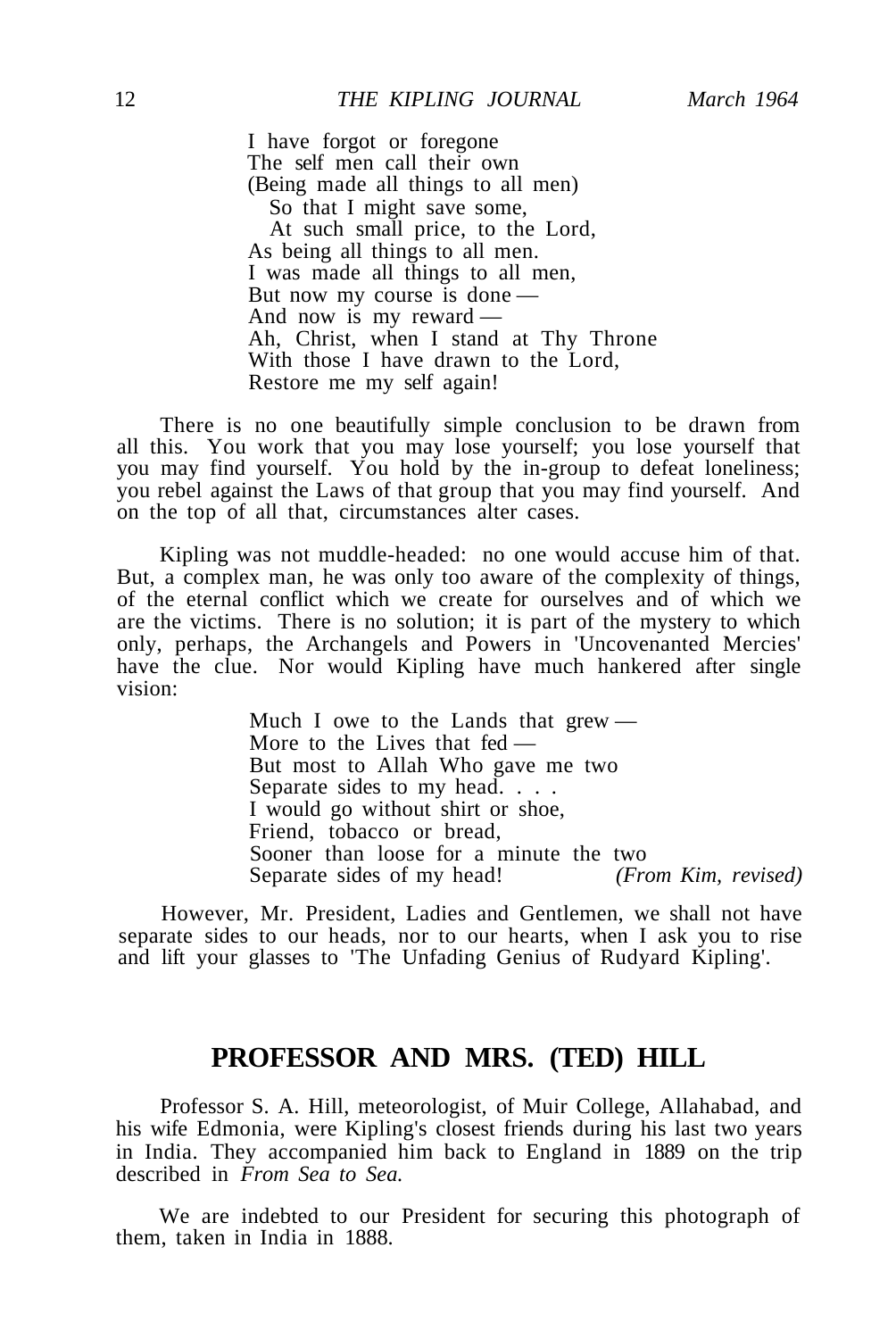March 1964



PROFESSOR AND MRS. (TED) HILL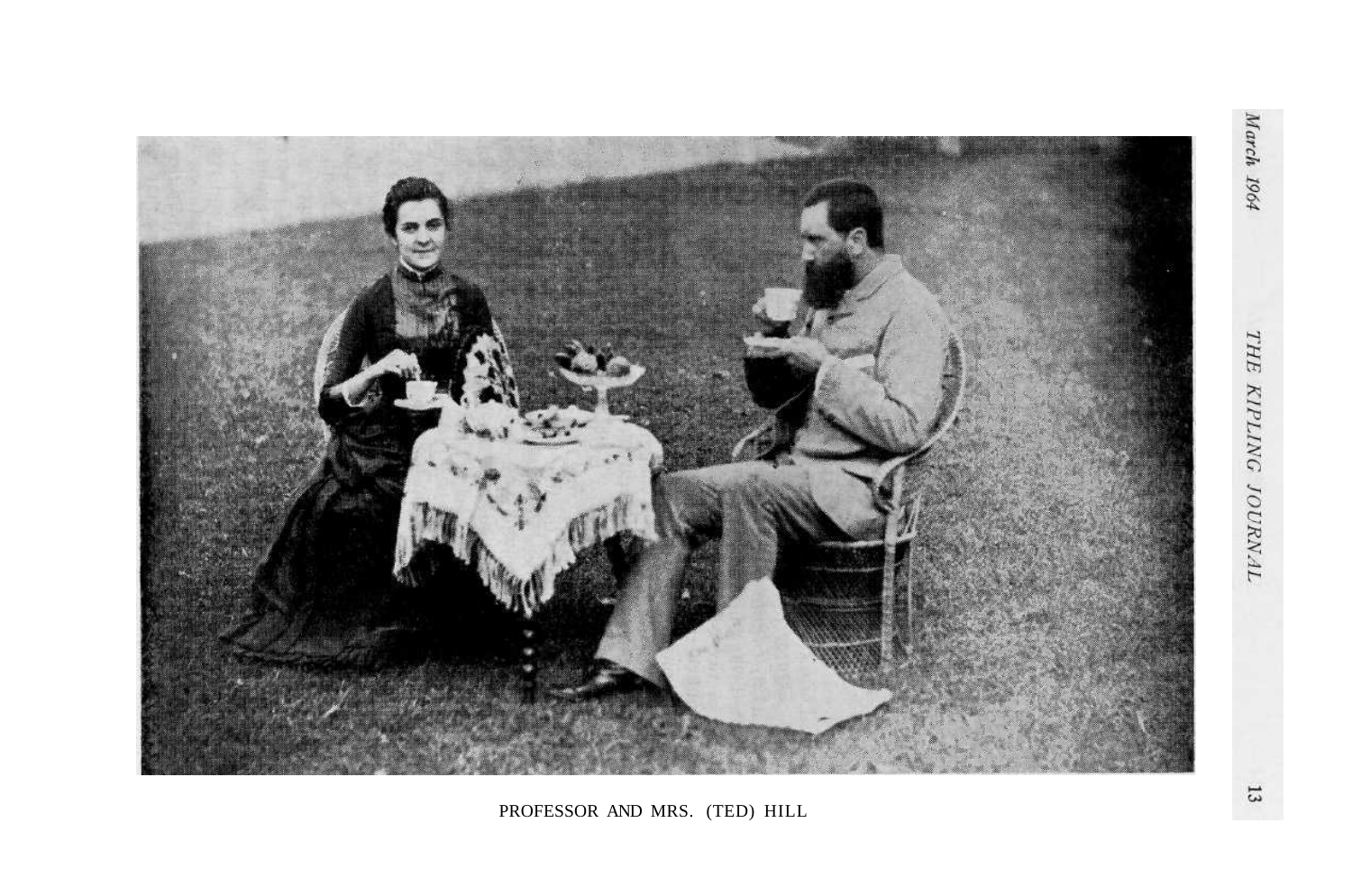### **REPORT ON DISCUSSION MEETING**

*18th September, 1963, in the Ulster Room, Overseas House.*

Once again we had the pleasure of welcoming Mr. J. H. McGivering to open the discussion. For this occasion he forsook the sea and discoursed on Kipling and Trains, quite exhaustively, for it seemed that not one reference to railways in the whole of the author's published works had escaped his notice. Because of the diversity and scope of his remarks their abridgement would not be easy or satisfactory and so they are given below as he delivered them.

> $\ast$  $\ast$ ¥

**KIPLING AND TRAINS**

#### **by J. H. McGivering**

My subject tonight is Kipling and Trains—what an irresistible combination, Steam and Kipling, the engine coughing in the desert! Romance brings up the 9-15 for me every time. We have a personal glimpse or two of the author — a Mr. Vincent once sold him a rug at Euston and there is an extraordinary yarn concerning J. M. Barrie and some magazines which Kipling snatched off him on a railway-station, threw him some money — not enough—and jumped into his train just as it was on the point of departure.

Perhaps the first story that comes to mind is .007 : there is good authority, anyway, for considering this one first, and I would draw your attention to Carrington — the first entry in his index of the Works, in italics at the top ' Readers who despair of finding the story .007 in an alphabetical index are hereby informed that there are references to it on pages 210 and 247.' Martindell puts it between Oonts and Opinions of Gunner Barnabas, The; although I cannot understand how he can mix up zero and letter  $'O'$  in such a fashion any more than I can understand why an engine should have such a number anyway. Be that as it may, I like the story, although I do not usually incline towards talking engines any more than talking ships or talking dogs, and assume it to be a faithful outline of American railway practice of the day, observed at first hand. Now we know that the author did not look with great favour on all things American (but it was in rather poor taste to make so much of it) and some of their customs came under his severe displeasure — for instance wooden trestle-bridges and watch-chain couplings to name only two — but this is, by and large, a sympathetic story that rattles along at a tremendous rate, full of highly technical remarks that seem to ring true and certainly make sense. Engines and men are at work and young engine makes good; all in the accepted tradition and very entertaining too. There are two references in the text that require explanation — Peter Cooper, 1781-1883: inventor, manufacturer and philanthropist. He owned the Canton Iron Works at Baltimore and built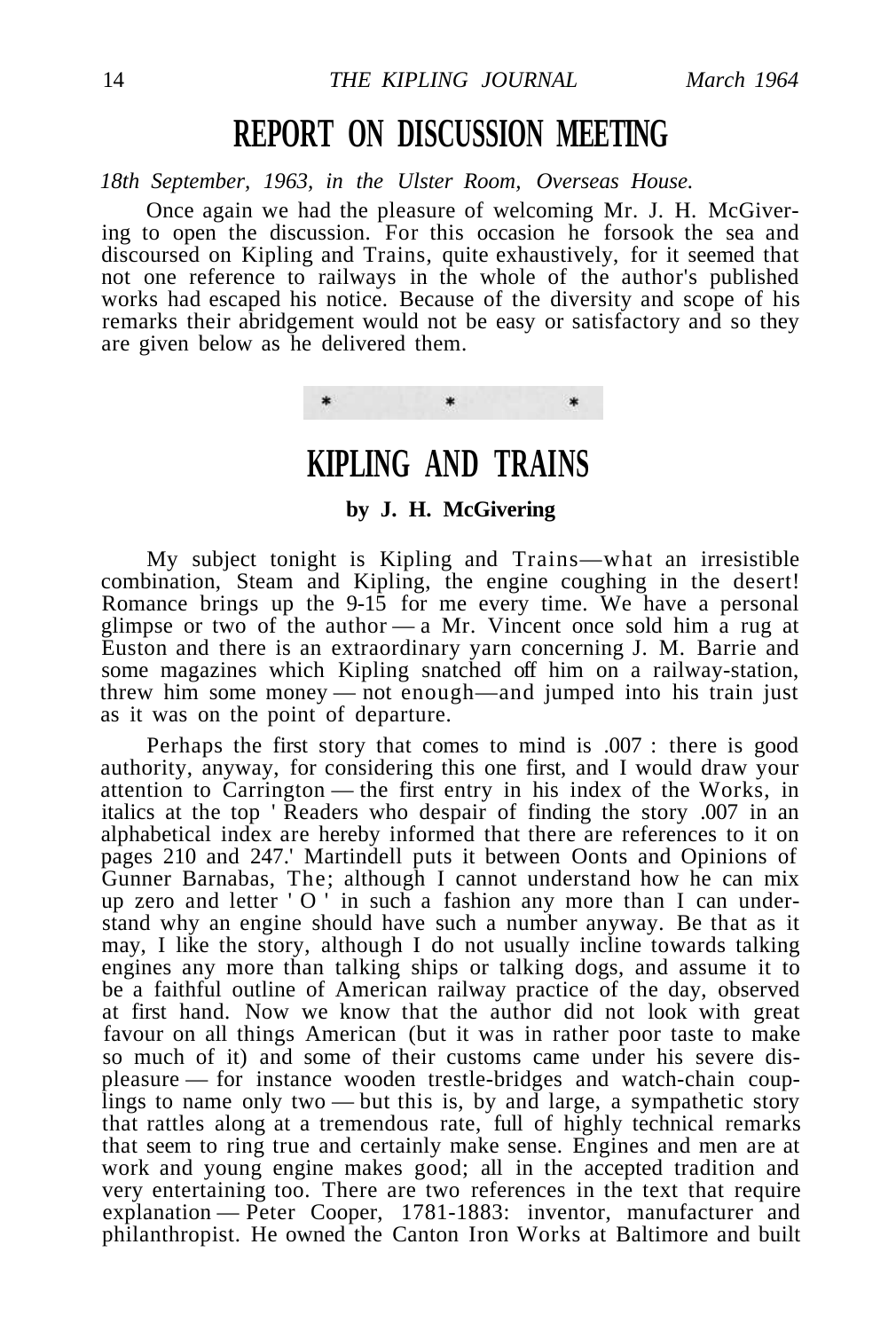the first steam locomotive in America. It was so small it was known as Tom Thumb or the Teakettle. Eustis is presumably Henry Lawrence Eustis, 1819-1885, soldier and professor of Engineering at Harvard.

That railway terminus at Oakland where the traveller skips across the tracks with locomotive-bells tolling in his ears, the former driver who told him how a hog wrecked a train and killed sixty people and the street tramcar in Tacoma which left the track the only time he used it are all in Volume II of FROM SEA TO SEA, together with a glimpse of the Canadian Pacific Railway—so handy to throw troops into the East if our hold on Suez is weakened — are all germs of this story and the next, CAPTAINS COURAGEOUS, for Kipling met a pastor who had lost his family, his congregation and his mind in the Johnstown flood : the poor fellow knew that something was wrong, but just sat and smiled weakly. I have already touched briefly on CAP-TAINS COURAGEOUS as a sea story in a previous paper that some of you were good enough to sit through, and now return to it in its proper setting —

" Send ' Constance', private car, here, and arrange for special to leave here Sunday in time to connect with New York Limited at Sixteenth Street, Chicago, Tuesday next. Also arrange .. . to take ' Constance' on New York Central and Hudson River Buffalo to Albany . . . indispensable I should reach Boston Wednesday evening. Be sure nothing prevents ... "

what insolent magnificence! Fancy a private citizen being able to do that! Again . . .

" Stamped leather, silver door-handles and rails, cut velvet, plateglass, nickel, bronze, hammered iron and the rare woods of the continent inlaid " and " frail glass-ware and dainty silver." That is the way to travel. No doubt there was plenty of glass-ware available if some of the outfit proved to be too frail.

The route was, according to SOMETHING OF MYSELF, worked out by a railway magnate who provided a timetable, but after reading the book another is reported to have tried himself and beaten the time. The well-known illustration shews Constance to be a long vehicle rather like a Pullman-car, with platform and steps at each end, on a pair of six-wheeled bogies : ahead of the van and crew-car is a funny little high-stacked engine, looking, so far as one can tell, like one of those 2-4-0's with headlight, cowcatcher and bell seen in ' Western' films and television. Pullman-cars parked at Clapham Junction glimpsed out of the window on the way to work still retain a hint of their Western origin, especially those with names in gold letters on their sides.

As a link between the United States and India I find THE NAUL-AHKA of interest —up to a point — but cannot raise any enthusiasm for any of the characters, as with the possible exception of Tarvin, they seem a little unreal. It is, here and there, a highly technical railway book, the last few pages of Chapter Three and most of Chapter Four giving us Tarvin on Topaz and its suitability as the end of a division; just the place to get a good run at the mountains with the advantage of sites for round-house and workshops (Tarvin owns the sites) and a thriving hinterland.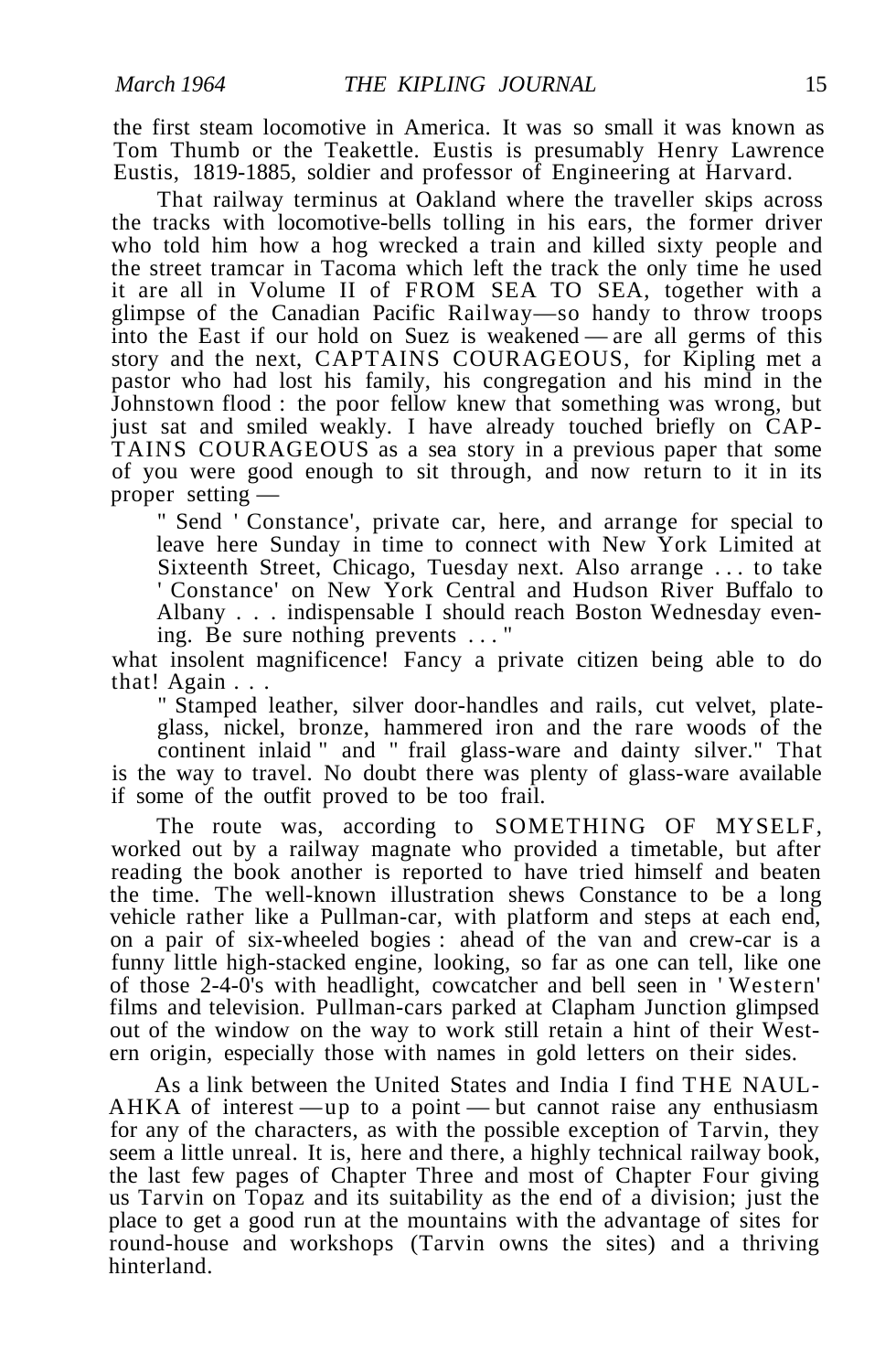Poor old Golightly, that unfortunate Lieutenant who was arrested on the station at Pathancote, had a four-hour trip on a train, where he travelled Intermediate—very awful indeed — as explained in THE MAN WHO WOULD BE KING, widely-known as the best of all the stories. Those who disagree will at least admit that it has a certain merit in spite of some confusion as to the whereabouts of some of the stations and which way some of the trains are going. That does not, I submit, detract from a magnificent yarn that goes with a rush from beginning to end and is, incidentally, as old as the Tower of Babel. It always strikes me as one of those stories that could be true.

One of the few railway pictures appears in SOLDIER TALES the scowling Afghan prisoners in THE DRUMS OF THE FORE AND AFT, guarded by a bored sentry with fixed bayonet, standing in that curiously nonchalant attitude of 'At Ease' with his hands clasped in front of him and the piling-swivel of his long rifle up by his elbow. A strange sight to one like myself, brought up on the S.M.L.E.! In the background, the high-spot of the picture, a long-funnelled tank-engine with high steam-dome, cow-catcher and that verandah round the driver usually found in hot countries.

I am tempted to go off on another tack here, and talk about John Masters and his books — BHOWANI JUNCTION in particular. He has been called a ' latter-day Kipling ' and I am inclined to agree. Perhaps we might have a word on that when the meeting is thrown open for discussion.

Still on Indian Railways is WILLIAM THE CONQUEROR. I have remarked elsewhere that I prefer Miss Kinzey the typewriter, but the former is a good and gallant girl — perhaps a little spoilt — who gives us tea in the train and has sound ideas on housekeeping and duty. The Famine is not amusing, but it is an essential ingredient in a wellworked-out story.

Waiting for an up-train in the Refreshment-Room at Umballa Station, THE THREE MUSKETEERS tell the story of the noble globe-trotter who intended to have the Regiment paraded for his inspection on a Thursday. This used to be a sort of Naval\* half-holiday, and may well have been one in the Army as well. Anyway, as you know, Mulvaney and his friends manage to put a spoke in his wheel at some profit to themselves, and in the last few lines Mulvaney finishes his beer and inverts his glass on the counter. Now in some circles that signifies that the inverter is prepared to fight the best man in the bar, but that is the end of the story.

KIM is another good train-story which incidentally gives wonderful pictures of travel in India, with loving descriptions of the sayings and doings of all sorts of people but not much about the rolling-stock. It is not until we get AMONG THE RAILWAY FOLK with THE BOLD 'PRENTICE — the lad who absorbed knowledge unwillingly but who rose to the occasion in time of crisis and thus earned the reward that Kipling sometimes has for those who do their duty. It cannot have been easy to grasp the atmosphere of the headquarters of the

\* ' Make and mend ' usually occurred on a Wednesday, I think.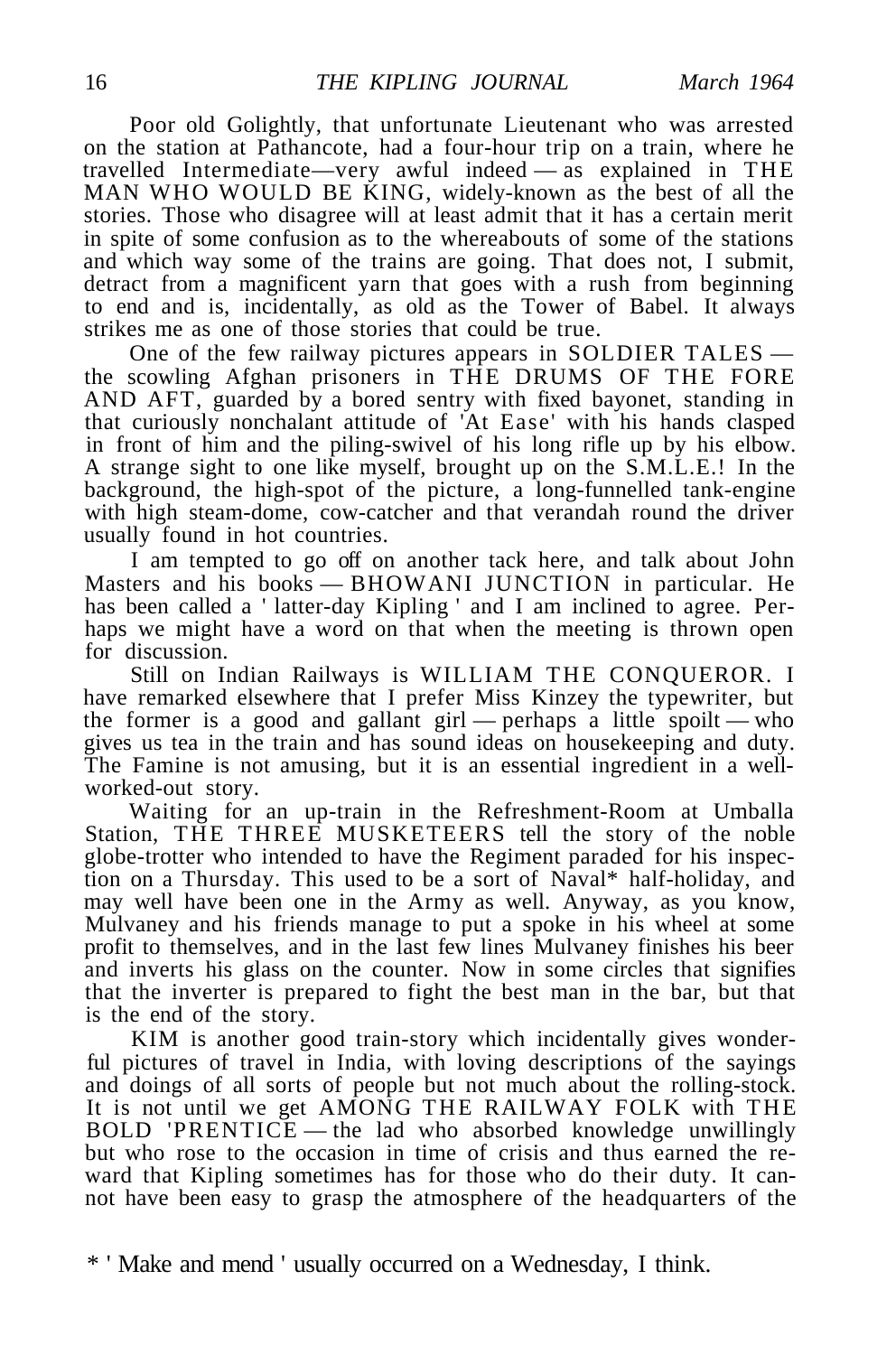East India Railway but it is excellent reporting and shews a good appreciation of a town run by and for a railway in spite of his own confession that ' he who has nothing to do with the E.I. Railway in some shape or other feels a stranger and an interloper.' That is strange from the man who tells us that he got his ' shop ' from all manner of men ' even to boredom.'

There are metre-gauge engines which whistle and pant along switchback lines in the coalfields, and a few more whistle and groan in THE BRIDGE BUILDERS to provide a little background music for the hard-working and dedicated engineers who nevertheless give the impression that they enjoy their work and would not willingly do anything else.

I would like more information on the railways our author used in Canada and the States, together with that fascinating one in Japan that looked like an E.I.R., but had no conveniences of any sort, whereby a politician lost his life! There was also, you will recall, a horse-tramway that took twelve hours to go thirty miles and the Jodhpur Line which was the personal property of the Maharaja. It paid ten per cent, was built of second-hand materials and manned by such a skeletonic staff that if one man was away from his post the whole system came to a standstill!

Some rather unpleasant Railway People appear in the dream-world of THE BRUSHWOOD BOY, whose real life takes place in India and that beautiful pre-1914 England of country houses and county families . . . ' I don't remember the name about here' says Georgie, but is, nevertheless, anxious to meet them, even if they have only been seven years in the county. His reference to the Tenth'—' I don't dance' brings to mind the story of a regiment — it may well have been the Tenth — at a dance, where their hostess remonstrated with the Colonel because they were not dancing and there were several young women languishing round the walls of the ballroom. ' Madam, the Tenth don't dance' said the Colonel: ' In which case' snapped their hostess, ' the Tenth don't eat! ' and sent them all away there and then. Georgie is, though, a little bit too good to be true — not to put too fine a point upon it he appears in the light of a poisonous prig, but does turn human at the end, especially in that tender and charming scene on the way home. Fancy, Ladies and Gentlemen, that was written by the author of THE TIE!

Still among the gracious country houses is AN ERROR IN THE FOURTH DIMENSION with a cynical Kipling prodding the wretched Sargent and then standing back and watching him squirm, so unlike his sympathetic treatment of Chapin in AN HABITATION ENFORCED. Mind you, the latter has a delightful wife whose people came from that very part of the country. She would naturally keep him on the right lines. This is, incidentally, one of the several stories that refer to Charing Cross, a place where you meet everyone you know, if only you wait long enough.

Another country story is THE VORTEX, which I mentioned in a previous paper purely because I like it and ' The Wrong Box'. The goings-on in and around that country station are perhaps too funny and too varied to have happened on one afternoon but it is a bona-fide railway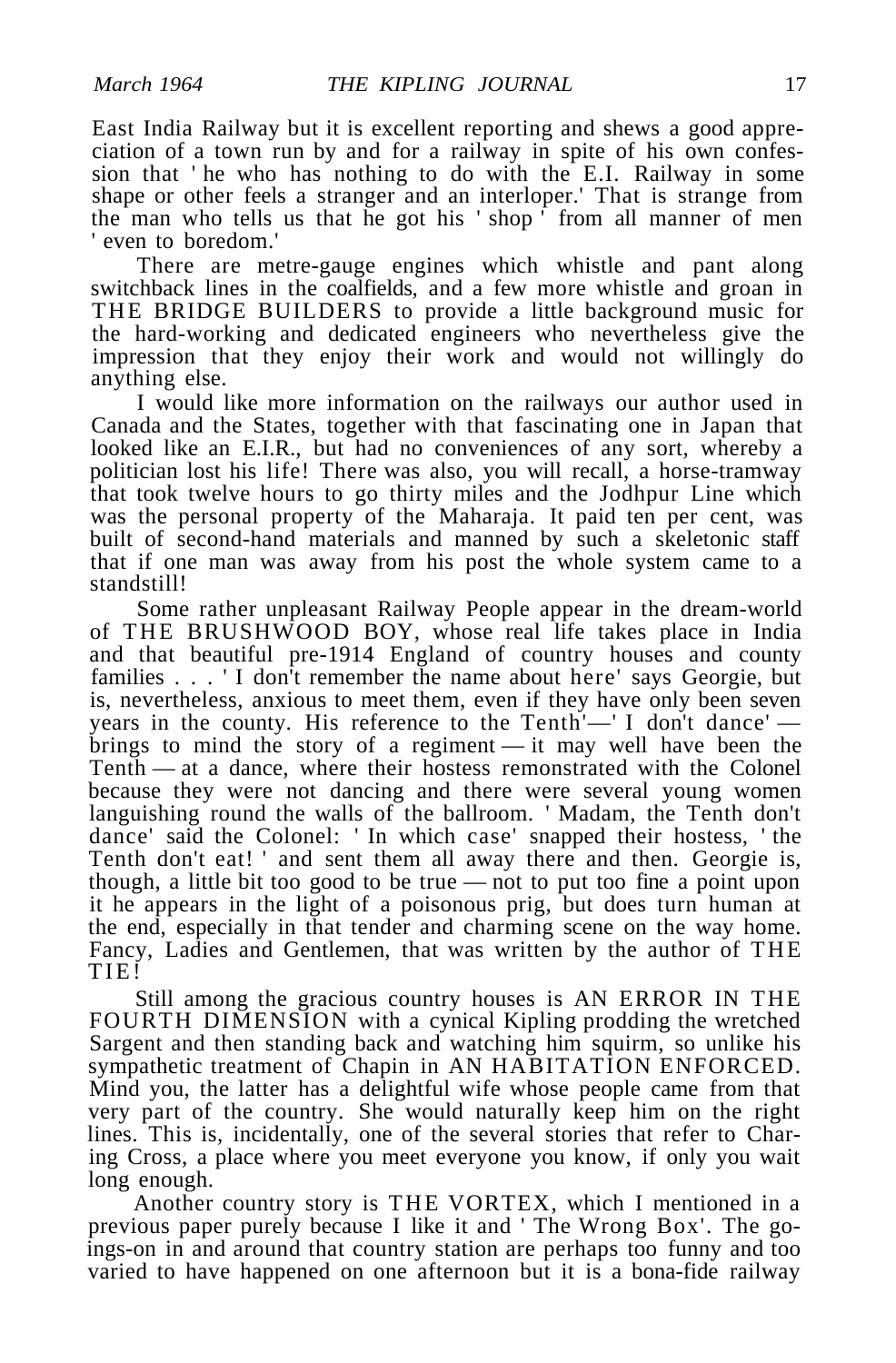story that I will mention again if and when I have an opportunity of addressing you on *Kipling and Motors.* That curious yarn MY SUN-DAY AT HOME seems at first sight to be just another opportunity of poking fun at Americans : apart from that, and the rather sordid details of the case under treatment, the description of the old London and South Western, the delightful countryside and people are well done. That being said, we are left with several questions that I would very much like to have answered.

Where, and why, is Framlynghame Admiral? We know country stations are often in odd places and a long way from anywhere, but this one seems too far and too odd.

Of course there would have been no story if he had stayed aboard, but why did he elect to remain on the platform instead of resuming his journey like a sensible man? and what happened to his luggage, if there was any?

Why did he make no attempt to let people the other end know he would be late ?

Who were they, anyway ?

If anybody can answer any of that, they will have my sincere thanks, because I have wondered about it for years. I can only assume that being in THE DAY'S WORK it shews the rapidity with which doctors will rise to an emergency, but there must be more to it than that.

A more comprehensible story, IN THE SAME BOAT is, of course, not a sea story, in spite of a nasty glimpse of an accident in the steamer's engine-room in 1885, but gives good account of travel by train with a happy, if somewhat unexpected, ending.

In *The Fortnightly Review* for February, 1901, appeared the delightful **RAILWAY REFORM IN GREAT BRITAIN** : there was an American copyright issue the same year, collected in Vol. 30 of the Sussex Edition. This superb satire, purporting to be a Tale of the Arabian Nights, sets forth the iniquities of railway travel between such places as Baghdad, Lawaz, Raidhill and Harundill, with the following legend on the first-class tickets :

' By the merit of this white bond it is permitted to such an one, the son of such an one, to enter into such and such a one of my engines, and to sit in the place appointed for such as hold the white bonds, and to proceed to such and such a place.

But it is forbidden to such an one to linger more than a day after that he has purchased the bond : nor may he give away the bond even to his maternal uncle, but must strictly seat himself at the hour appointed.

Moreover, I take Allah to witness that I wash my hands thrice of all that may befall this person, either by the sloth and negligence of my Afrits, or by the sloth and negligence of any other Afrits, or by the errors of any of the creatures of Allah! '

The travellers were much upset by the behaviour of the second and third-class passengers who invaded their compartment, but eventually arrived at Lawaz, where, it seems, there are some eight alleyways for the entry and departure of the engines, but no man, not even the servants of the Afrit, know by which alleyways any one engine will enter or depart, and lest men should by study attain enlightenment, the place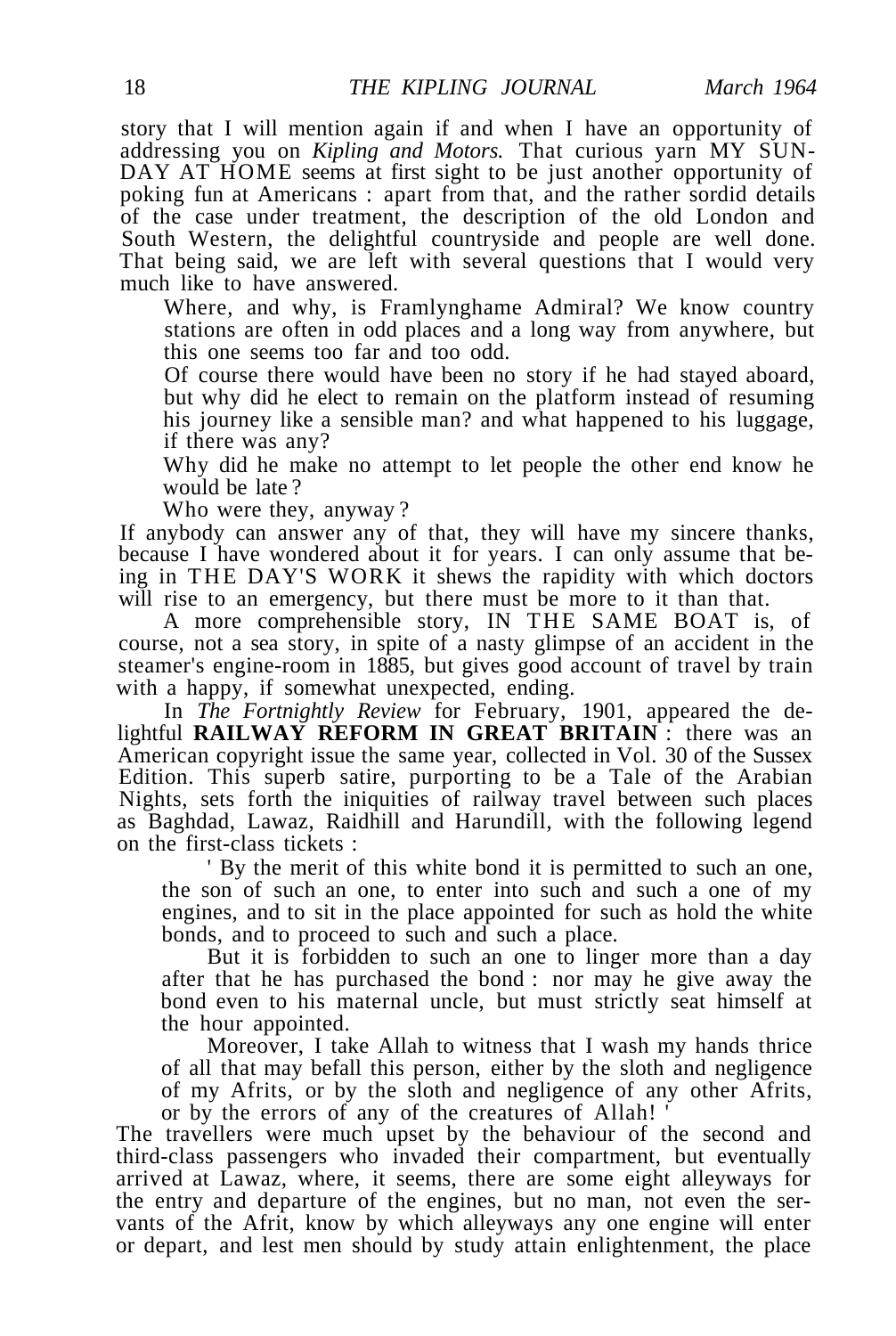is without lamps, and the alleyways are joined by magic bridges and corridors, and mazes that are the work of Afrits. Also, ' through the length and breadth of the Kaliph's dominions there was not one brazen engine which arrived upon the hour appointed, nor within an hour of that hour; nor was there any shame or penitence among the servants of the Afrit . . . ! '

The Kaliph, who had disguised himself as a traveller, has many adventures and finally concocts a scheme which makes the trains run on time and all ends happily amid universal rejoicing. What a pity somebody cannot do this today. While he is at it perhaps he might have a try at reducing the fares as well!

To return to real life for a moment, the BRAZILIAN SKETCHES are worth attention, in particular THE ROMANCE OF RAILWAY BUILDING which appeared in *The Morning Post* for Friday, December 16th, 1927. Kipling has a trip in an observation-car on a line that falls two thousand feet in eleven kilometres with the trucks lowered on wire ropes : so, as he remarks, are the coaches with the passengers reading their newspapers ! On this trip he met some of the men who had built the line, and would build others; all British, all jolly good fellows.

I have referred elsewhere to the Duke of Montrose — Commodore R.N.V.R. and sometime Lieutenant in the then Army Service Corps. Now, he saw service in the South African War and once called at a farm where the woman asked if he would like coffee : all seemed quiet, so he accepted but a Boer suddenly popped over a wall and took a shot at him which missed. Montrose lit out on his pony and escaped. Now if you think this sounds familiar, add a stray Indian servant who once brought Kipling a cup of morning tea — probably made with hot water from the engine — his own experience under fire near another farm where the war-correspondent explained that the Boers obviously thought that they were the Something Light Horse and what have you got? A SAHIB'S WAR!

FOLLY BRIDGE is a story I would commend to the student of railways and red tape : it has nothing to do with Oxford — far from it, but concerns a wrecked railway-bridge, and if you have not got the *Daily Express* for June, 1900, beside you, you can read it in our *Journal* for December, 1959. It is well worth reading, but you must have a service background as an ordinary civilian would just not believe it!

Still in Kipling's beloved South Africa, Hospital Trains. He had, as we know, plenty of experience while serving out the sweating sticks of Hignett's ' True Affection', writing letters and organising pyjamas. What a multitude of stories he must have heard ! For instance, THE WAY THAT HE TOOK, another story from the ' Daily Express ' and now in LAND AND SEA TALES. You will appreciate, then, that his tender admiration for the Nursing Sisters is no mere journalistic turn of phrase but the very real expression of an opinion shared by everybody who has had the honour of meeting them.

Another hospital-train and another war gives us one of the most delightful of all the stories — THE JANEITES — it is interesting to consider who else would have had the skill to introduce such an unlikely touch of gentle old-world charm into the horrors of the trenches : the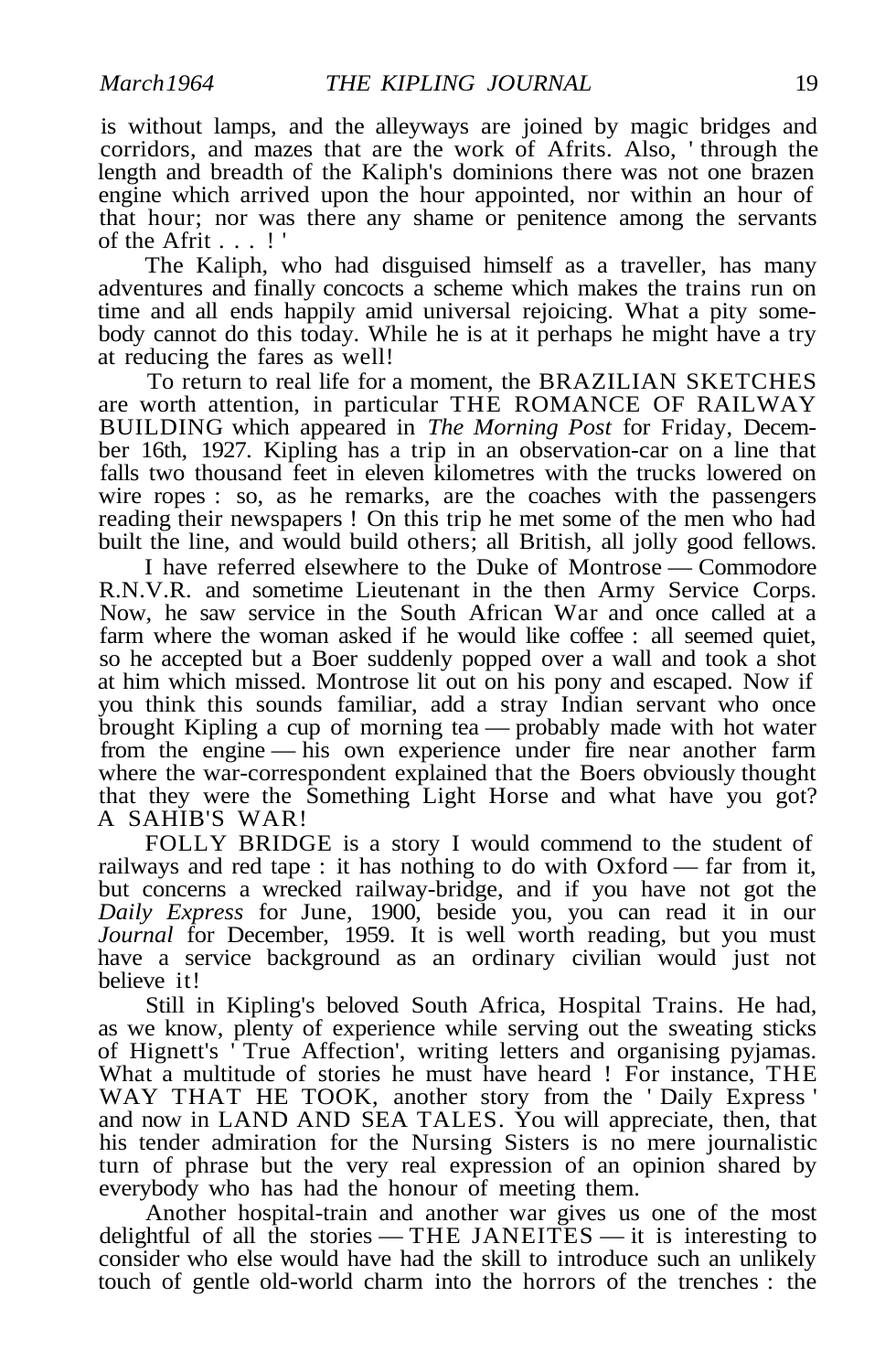delightful Jane goes down well with both Gunners and Nurses, leading on to more secret society work — Arabic, Freemasonry, the law and divorce. As C. S. Lewis so rightly remarked in his Address to the English Association : ' We who are of one trade (whether journalists, soldiers, galley-slaves, Indian civilians or what you will) know so many things that the outsiders will never, never understand.' That is, as we know, part of the secret of Kipling's success : he gets so into the skin of the engineer, sailor, etc. that he talks his language  $\overline{a}$  – I will not go into the Deliberate Mistake Theory here — and so often gives one the feeling that one would have dealt with a situation in the very manner that the hero of a given story did. It is a typical touch that the stolid and slightly crazy Humberstall should still have the habit of duty so strongly engrained in him that he finds his way back to his old unit and remains with it until there is nothing left after the terrible bombardment. It is also typical that the only survivor of such a disaster should relate his experiences in such a matter-of-fact way in the sharply contrasted peace of the Lodge and a nice touch that ' Miss Bates '— the terrible chatterer — should be the password to the hospital-train and Home. As a final Austenesque touch we learn, at the end, that his sister is to marry Anthony who has acted as a Chorus throughout the story.

Going back a few wars for a moment, we find a train or two in that savage and tragic book THE LIGHT THAT FAILED, whichever of the two endings one reads, including an armoured one reminiscent of Churchill's one war later. The passage in EGYPT OF THE MAGI-CIANS that gives such a wonderful picture is well worth quoting here :

' . . . the railway at Haifa . . . every bit of it quivers with the remembered life of armies and river-fleets, as the finger-bowl rings when the rubbing finger is lifted. The most unlikely men have done time there; stores by the thousand ton have been rolled and pushed and hauled up the banks by tens of thousands of scattered hands; hospitals have pitched themselves there, expanded enormously, shrivelled up and drifted away with the drifting regiments; railway sidings by the mile have been laid down and ripped up again as the need changed, and utterly wiped out by the sands.'

Young Churchill was there too, and so was young Beatty, but this is no time to tell you about the gunboats or to explore the fascinating ideas of moving troops and supplies by train and sending orders and reports by telegraph that were so well exploited in the War between the States and the Franco-Prussian War. It is a strange thought, is it not, that when THE LIGHT THAT FAILED first appeared in *Lippincotts* these wars of so long ago were as recent to its readers as the 1939 War is to us today.

On a lighter note, compare Kipling's cavalier treatment of the nameless red-haired girl with Daphne du Maurier's narrator of *Rebecca* whose Christian name is never revealed.

The former is dismissed as being so unimportant that Dick apparently never even knows it, the latter is done so well and naturally that it will probably be some time before one realises that one has been reading a book about someone whose name is never revealed.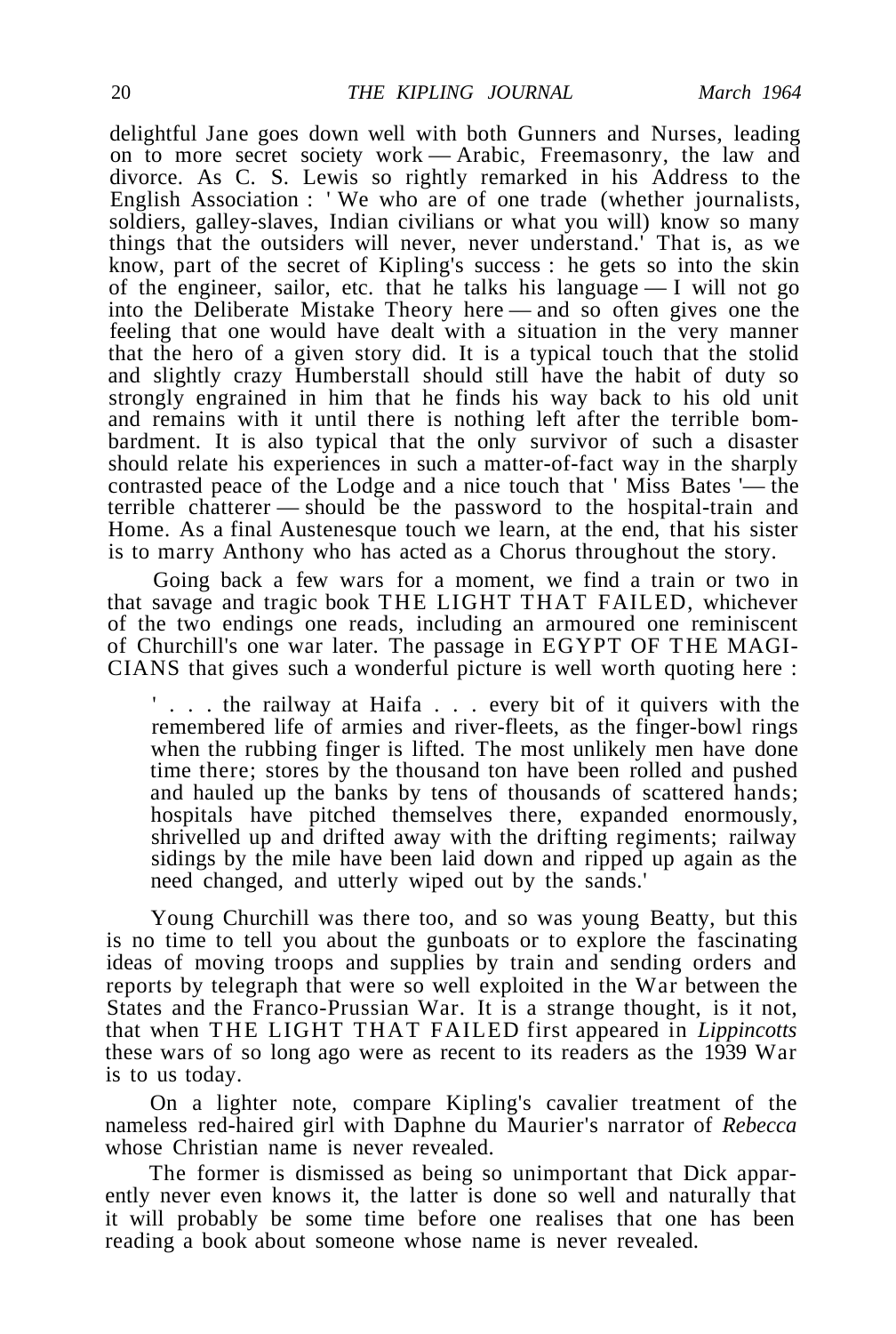Now, Ladies and Gentlemen, the Verse: I have not been able to find much on Trains — one or two go well to the rattle of the wheels, but the *piece de resistance* is PUBLIC WASTE, ' . . . only a Colonel from Chatham can manage the railways of state . . .' Wonderful stuff!

Mention of a review called *London, Chatham & Dover* in AS EASY AS A B C (surely a very early use of initials for a public body) with real steam locomotives built from the old designs brings us right up to date. We now have steam-engines in museums, and may well, one of these days, see a horse-opera called *The Great Western*! There is still, however, a crumb of comfort left: on a certain bridge at Blackfriars, cast enduringly  $\overline{a}$  hope  $\overline{b}$  in the ironwork, are the mystic letters L.B. & S.C.R.

At the conclusion of Mr. McGivering's address, observations from his audience were not lacking, starting with a denial (perhaps ill-judged) that Kipling ever perpetrated a deliberate mistake; but this may be expected to give rise to some correspondence in the *Journal,* and can be left without further comment here. The mythical Colonel from Chatham then needed to be explained as being of the Royal Engineers, whose responsibilities included the management of the strategic railways of India — the State Railways as distinct from the Company lines, whose shareholders were content to have them managed and manned by civilians. It was observed that there is still a (Royal Engineer) School of Railway Engineering at Longmoor, Hampshire, and more than one Inspecting Officer of Railways, whose duty it is to hold enquiries into accidents on British Railways, has been a graduate of this school. Attempts to identify Framlynghame Admiral were abortive, but there is a railway station with the peculiar name of Hinton Admiral on the Southern Railway, between New Milton and Christchurch, on the Bournemouth line. Nor were any other of the questions arising from ' My Sunday at Home' answered by the assembly.

The speaker's agreement to the description of John Masters as a latter-day Kipling was not acceptable to Mr. Winmill, nor, it seemed, to others among those present, and it would be fair to say that this opinion preponderated. Clearly Mr. Masters has some distance to go before he attains to the versatile genius of Kipling, but he may perhaps be said to be on the way.

The famous .007 came in for considerable discussion, and someone suggested that the promotion of a yard engine to hauling an express train was hardly feasible, but this misconception was quickly corrected from all sides. ' Captains Courageous ' as both story and film gave plenty to talk about, notably that one film version included the surprising anachronism that Harvey Cheyne, Sr. crossed the continent by aeroplane to welcome his son.

The meeting closed with a well-pleased audience giving its cordial thanks to Mr. McGivering for his entertaining discourse.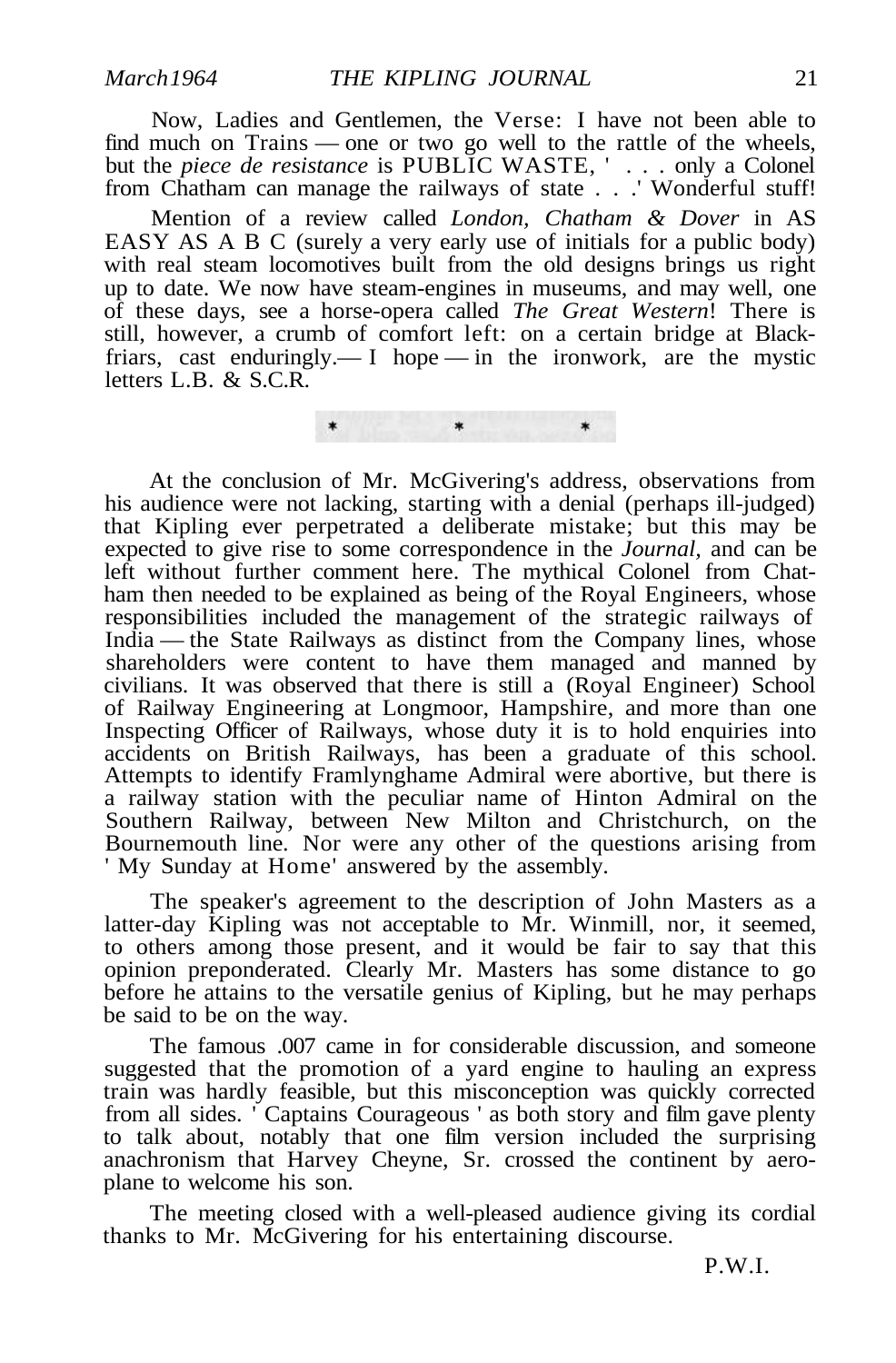### **THE 'PIONEER' OF KIPLING'S DAY**

#### **by Noel F. Cooke, E.D.**

A NEWSPAPER office seems to attract every conceivable sort of person . . . and every dissolute ruffian that ever tramped the Grand Trunk Road makes it his business to ask for employment as a proof-reader. And all the time the telephone is ringing madly . . . and the little black copy boys are whining *"kaa-pi chayha-yah"* (copy wanted) like tired bees and most of the paper is as blank as Modred's shield . . . Immediately after the paper was put to bed, the dawn would lower the thermometer from 96<sup>°</sup> to almost 84<sup>°</sup> for half an hour, and in that chill — you have no idea how cold is 84° on the grass until you begin to pray for it — a very tired man could get off to sleep ere the heat roused him.'

Thus R. K. records his experiences of a Lahore hot weather night at the office of the *Civil and Military Gazette* in his story 'The man who would be king.' I myself can vouch that little had changed thirty-five years later. We still had the same visitors, anxious to see their names in print, or interested in some obscure cause, while, 'Good gracious, why can't the paper be more sparkling,' was still the breakfast comment of our readers!

It is said that Kipling and his editor, Stephen Wheeler, produced the whole paper but when I joined the *C. and M. Gazette* in 1921, we were more fortunate. The journal had considerably expanded. As a European staff we had Eric Hardy, who was to edit the paper for many years; an assistant editor and four sub-editors, of which I was one. This enabled us to have a night and day staff — the latter to cope with our visitors! To protect ourselves against their verbosity we hung in the newsroom in a prominent place, a notice in gilt letters. It was a handsome printing job and read: "If you have an hour to spare, don't spend it with those who haven't." We got a lot of fun watching the reactions of our callers. But as R. K. would say: that is another story.

#### *A SHABBY GREY BUNGALOW*

On the outside verandah there was a copper tablet with the bald announcement: 'Rudyard Kipling Worked Here 1882-1887.' Only a few people knew he didn't. By 1921, the *C. and M. Gazette* had been housed in a new building. Gone was the garden in front, and upon it had risen an imposing two-storied building with deep verandahs on both floors. Next door stood a shabby old grey bungalow which had been the editorial office and it was in this old building that R. K., I liked to think, sat on that hot June night to listen to Peachy Carnehan and Daniel Dravot explain their plan of how they proposed to become Kings of Kafiristan. And again, when the wheel of the world had swung through the same phases again and again, there was another hot summer night when the wreck that was Peachy, undid the horsehair bag, embroidered with silver, and rolled out upon Kipling's table the dried withered head of Daniel Dravot.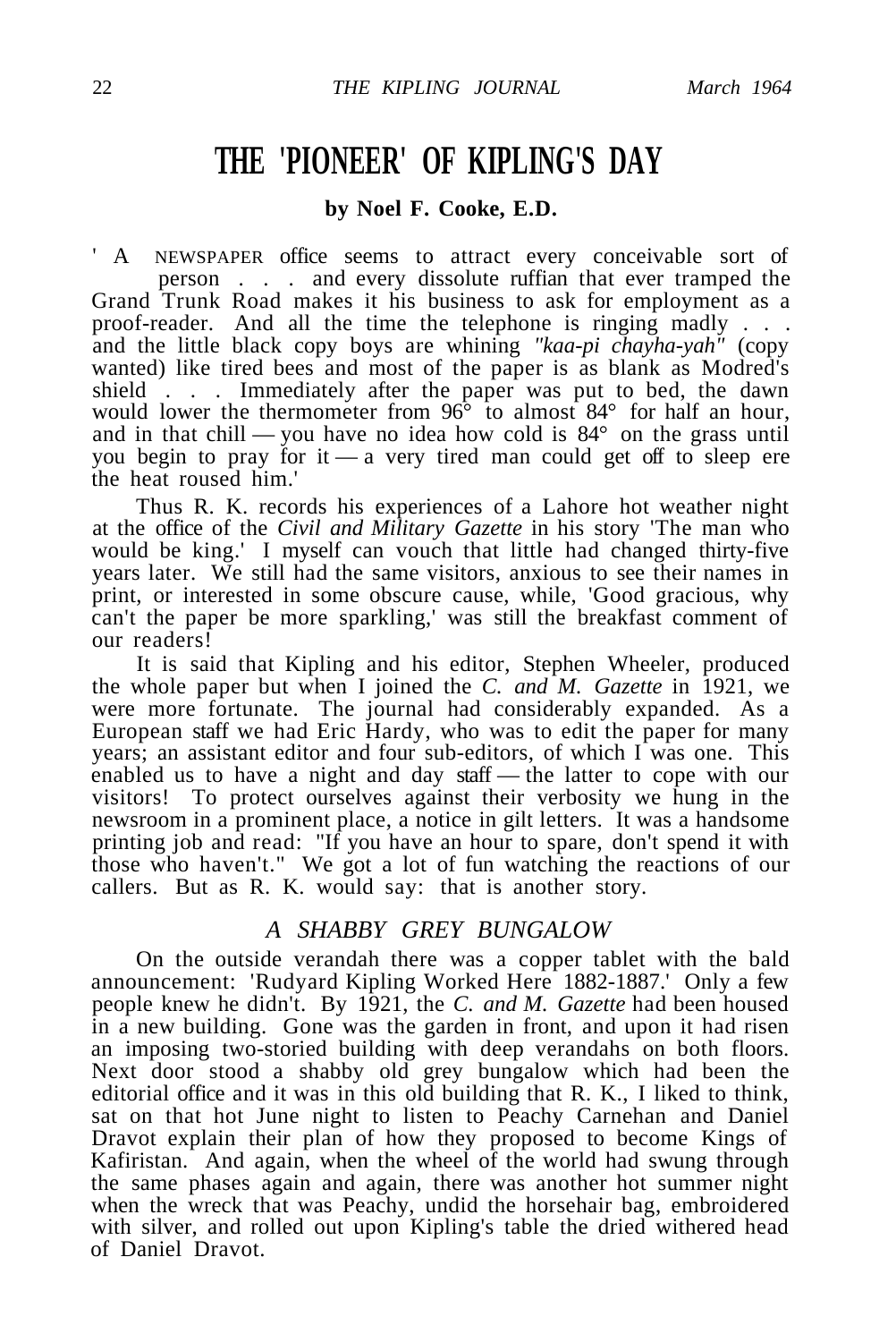Little of the press room would have been recognised by R. K. for there stood a battery of Linotypes and, later still, a rotary press capable of turning out 30,000 copies an hour of our sometimes thirtytwo page paper. We did not want such a vast piece of machinery for our modest circulation, but the management of the day was ambitious and the Montagu-Chelmsford Reforms — and for that matter the Simon Commission Report — had not given any hint of abdication!

No. R. K. lived and wrote in a slower world: an India of *tongas,* bullock carts and *beesties :* not cars, lorries and modern plumbing. But his press had not entirely vanished. Lahore, in the 'twenties, was a go-ahead city of shops with shop windows, tarred roads and pavements. Not so Allahabad from where the *Pioneer* was published — the big sister paper of the *C. and M. Gazette;* the severe and dominating spinster of the Indian press family, who had the confidence of the bureaucratic Government of India, but held on to Victorian fashion!

#### *TOWN OF GUNGA DINS*

Allahabad was still the capital of the United Provinces — later the capital moved to Lucknow. It had no shop windows, no tarred roads or pavements. The shops were housed in bungalows standing back in large gardens. The roads were little more than the plain soil of mother India. The paths were what you made them in the sun-baked grass at the side, and there were no motor cars. Allahabad, it is true, had a High Court, a University and a large railway workshops, but only pull *punkahs* and tin tubs with Gunga Dins to fill these baths from goatskin water bags.

Certainly little seemed to have changed in Allahabad since 1887 when Kipling left the *C. and M. Gazette* to join the staff of the *Pioneer* — and the night I arrived there in 1920.

I, with some experience as a cub reporter on the *Surrey Advertiser,* a lot of fun with the reserve battery of the H.A.C., and two years flying with the R.F.C. and R.A.F., was prepared for most things but not to arrive in Allahabad at three in the morning with no one to meet me. And to be conducted by a tout — the most villainous cut-throat I had ever seen — to the Central Hotel, through pitch black streets and serenaded by the howls of jackals on their nightly scavenging rounds of the refuse dumps. The hotel looked like a reformatory. I was ushered in by a bleary-eyed *babu* in a dirty *dhoti.* I was shown to a room with an iron bed, but no bedding. There was a chest of drawers and a cracked mirror and through a door a bathroom with a tin tub from which a lizard was struggling to get out. I woke next morning with surprise: my throat had not been cut!

#### *THE MAIDEN LADY OF THE PRESS*

At a respectable hour, after a breakfast of bony river fish tasting of mud, a minute egg and toast smeared with buffalo butter, I took a *tonga* to the *Pioneer.* The *tonga wallah* drove me along bumpy roads, the morning air polluted by him and his ungroomed pony, until we stopped under the portico of a large bungalow in spacious grounds. *'Pioneer?'* I queried. *'Hah, Sahib, Pioneer.'* It did not look like a newspaper office. It was, however, the *Pioneer,* as a very genteel brass plate upon the verandah showed me. No neon signs in Allahabad! This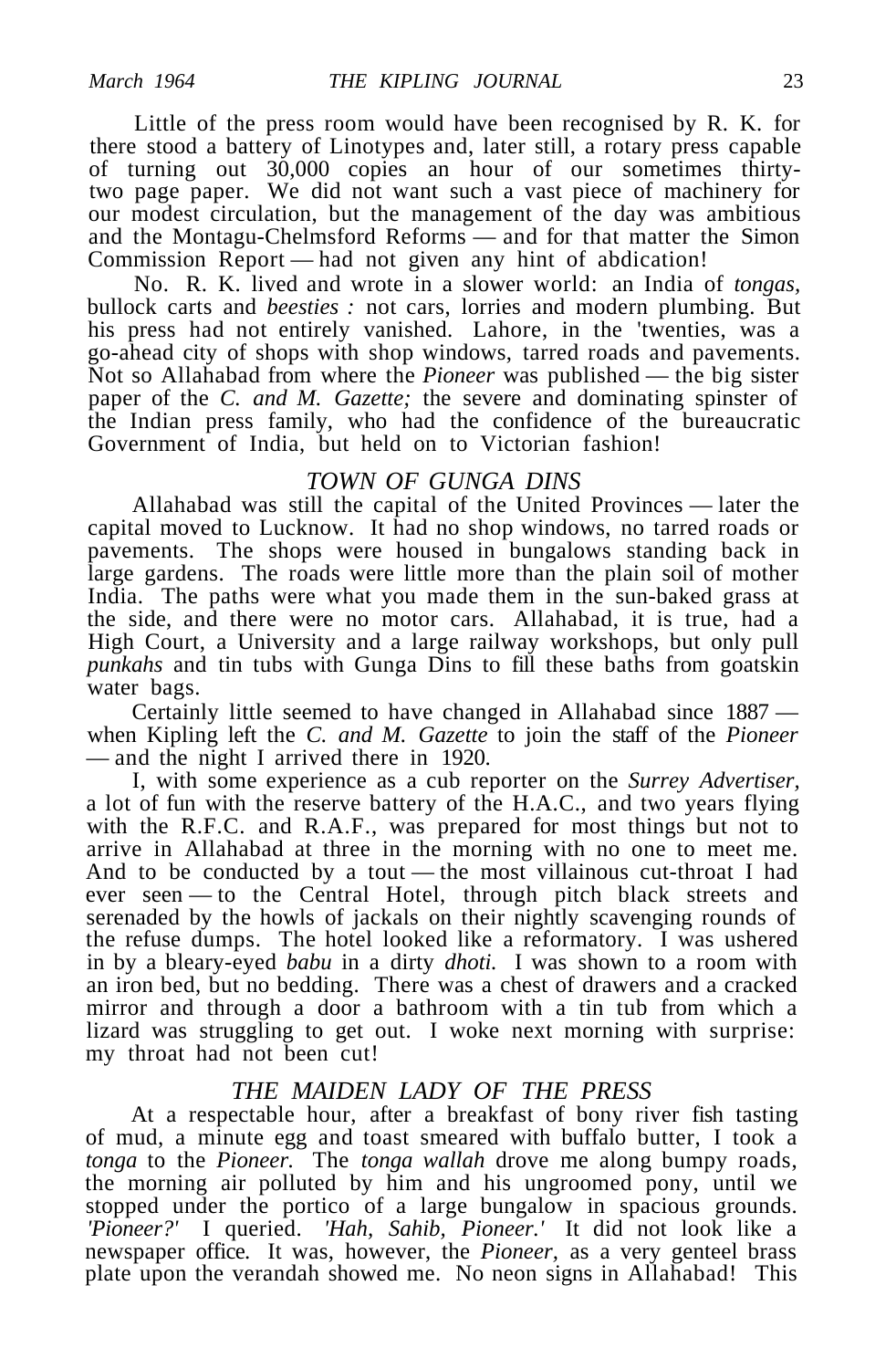was the maiden lady of the press of India. Everyone who was anyone, should know where this distinguished lady lived. Did she not have *entree* to every respectable bungalow from Cape Comorin to Gilgit: from Dacca to Peshawar? I got out, pushed aside a bamboo *chick* and the familiar smell of printer's ink entered my nostrils. I was taken to the editor. I was taken to the manager. I was taken to the chief subeditor. All, in their turn, said: 'Yes, we heard someone was coming out.' It was the junior sub. who asked me where I was staying and when I told him the Central Hotel his only comment was 'Gawd.'

'An' man an man got talkin'.' Within a week I was invited to Lodge Independence with Philanthropy No. 391, and I found myself accepted in Allahabad European society. Later, the manager of the *Pioneer* was a little mystified by my social activities. In my first interview he had told me firmly that junior members of the staff must not ask to join the Allahabad Club until they had been in the station for at least six months. I could see his point. It was obvious. He feared that I should be seen sucking mangoes at a dinner party! Worse still, I became a member of the Club within a month and a High Court Judge proposed me. Then one morning I was upon the managerial mat. 'I hear you have had dinner with the Commissioner. Is that true? Why were you asked?' 'I do not know,' I said, humbly. 'I was just invited and it would have looked discourteous had I refused.' I have always had a feeling that my rapid social elevation in Allahabad was not unconnected with my transfer to the *Civil and Military Gazette* at Lahore a year later. The junior sub. and I felt rather out of our depth in this near Kipling India. We had both seen service during the 1914-18 war, and grey Curzon topees and morning coats, formal dinner parties and invitations to tea with fussy ladies, were not really in our line. There had been no war as far as civilian India was concerned. Every soldier was a Mulvaney and there were still notices on railway refreshment rooms doors, 'Dogs and British Soldiers not admitted,' in that order. But that, again, is another story, hardly to be believed.

#### *METHODS OF KIPLING'S DAY*

The mechanical side of the *Pioneer* was certainly as Kipling knew it. I was amazed. Starting my newspaper life on an English county paper as a journalistic apprentice on half a crown a week, I was, nevertheless, accustomed to Linotypes and a rotary press. Not so the *Pioneer.* This newspaper, sometimes running to thirty-six pages daily, was handset letter by letter, para. by para., column by column from cases of type. The compositors were dressed in *dhoties* and shirts, had close cropped hair and the short pigtail of the caste Hindu. They could not talk English- They could not read English, but with the keen eyes of years of practice they could recognise the formation of the written word. The galley proofs were awful and were sorted out by Indian and Anglo-Indian readers. The proofs were read as many as six times before they were handed to the European editorial staff, and from them back to the best comps. for final corrections; then back they came to us as page proofs. This happened six days a week to the cables from home, the inland telegraphic services, the London letter, the Paris letter, 'specials'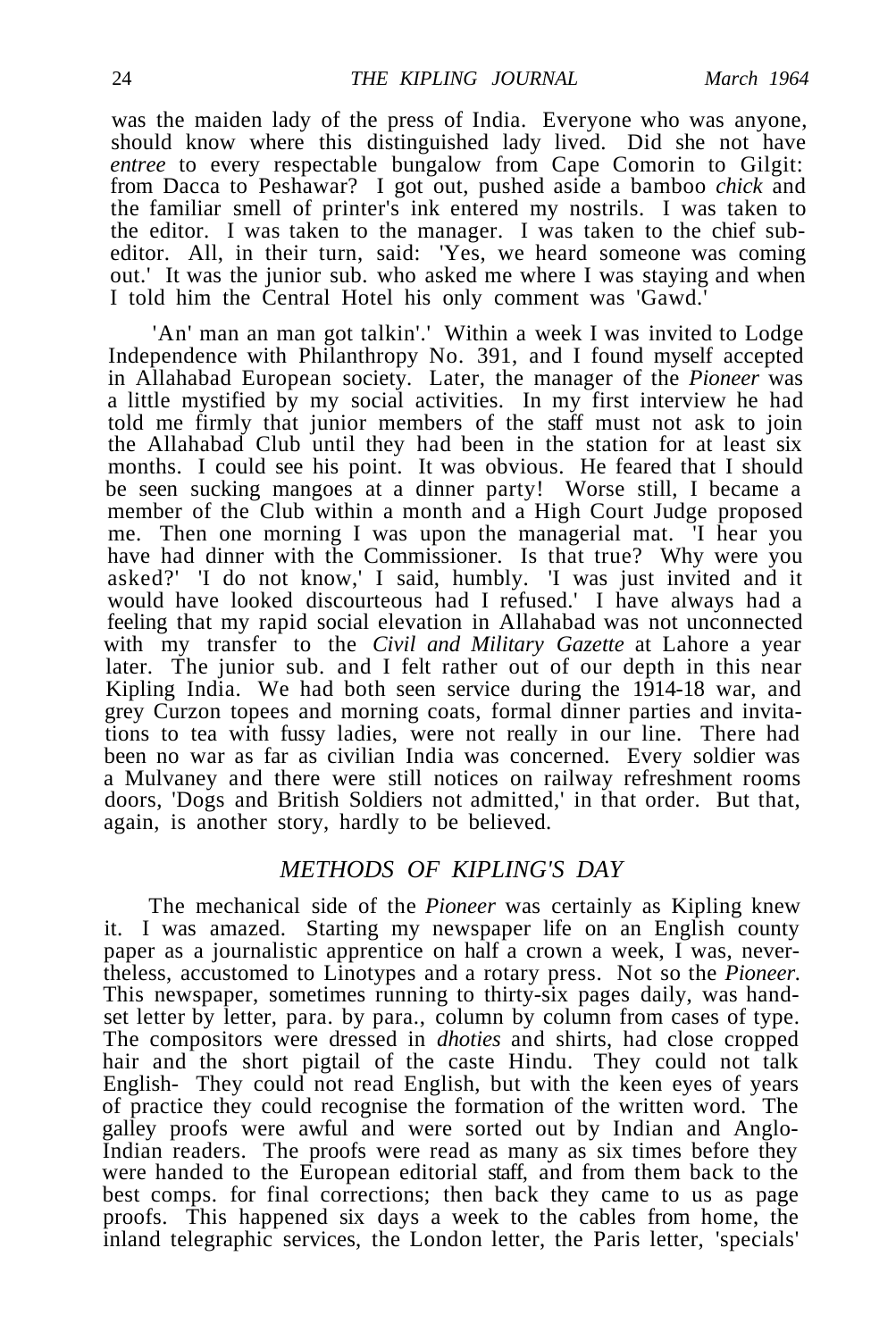from the London Office in Essex Street, Strand, and, of course, from ' Our Special Correspondent' at Delhi or Simla, who sat constantly upon the Viceregal doorstep. To look back, I am still amazed when I think of the mechanical aids and the daily hullaballoo of the modern newspaper— or perhaps I should say, views-papers.

But the *Pioneer* had the status of the London *Times,* and people were prepared to wait four days for the *Pioneer* to arrive in Madras, and when it did arrive, it took an hour or more to read: real solid stuff, including the London and Calcutta Stock Market reports, with their five-sixteenths and three-eighths, all set by hand every twenty-four hours. Nothing, I am convinced, had changed since Kipling's day, except, perhaps, the introduction of the fountain pen! The presses were the same: old flat bed Wharfdales which printed the pages sheet by sheet, after which the sheets were turned over and printed on the other side; collated by small Indian boys and folded by hand. After all that thousands of single letter type had to be distributed back into their correct cases, ready for the next edition.

#### *FLAGGING THE MAIL*

The situation of Allahabad, practically in the centre of the Indian railway system, was such that one edition alone was necessary. The Calcutta Mail stopped at Allahabad about breakfast-time and there was always the last minute rush to load the papers on to the horse drawn cart to get them to the railway station in time. The Frontier Mail left later. But there was no real need for panic, for the press superintendent always had a trump card. He had only to go to the bottom of the garden, in which the offices stood, and 'flag' the Calcutta Mail. With apologies proffered and accepted and a chat with the driver — usually on old soldier—while the papers were loaded into the guards van, the Mail would chug off again, carrying the *Pioneer* to Patna, Calcutta, Bombay and Madras, while we slept fitfully through the heat of the day under a *pull-punkah.* Kipling's India still reigned in Allahabad in the 'twenties. No one hurried, but the *Pioneer* came out all the same.

I liked to think it was in this atmosphere Kipling wrote "Plain Tales from the Hills." The heat was there. The little black *kaa-pi* boys were there and the hardly perceptible click, click of hand set type was a pleasant and soothing sound in comparison to the harsh clatter of Linotypes and the deafening roar of a rotary press belching out folded and trimmed newspapers, counted in batches of a dozen each.

That was the racket I became accustomed to in the long hot nights in Lahore with the grey bungalow in darkness next door. We had three editions to cope with and the same Calcutta and Frontier Mails to catch. But we had no friendly engine driver!

*(To be continued)*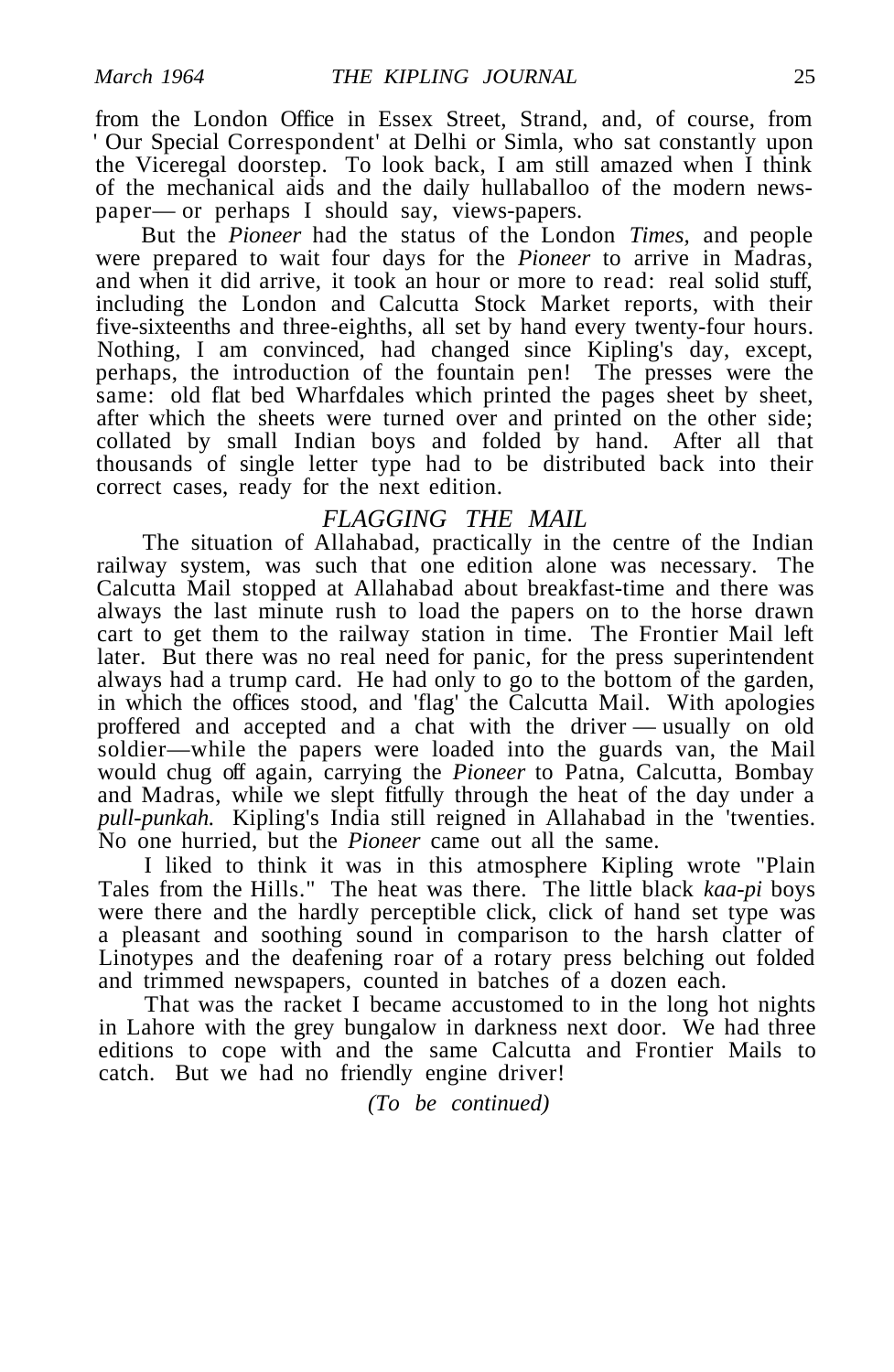### **THE CORBRIDGE EXCAVATIONS**

**by A. J. C. Tingey**

I WAS in England in November 1962 and Mr. H. L. Butterworth sent<br>me a copy of his article on "The Corbridge Stone" in case I wished<br>to make a "Kinling" me a copy of his article on "The Corbridge Stone" in case I wished to make any comments. The article was printed in the "Kipling Journal" in September 1963. After reading it I realised that the idea that Kipling was correct in saying that the XXX Roman Legion had served in Britain would have to be discarded. I wished to find out who had originated the mistake. As Mr. Butterworth had not been able to consult the report on the excavations at Corbridge I spent a day in Oxford where I was able to read the report in the Bodleian Library. The title  $is:-$ 

'The Romano-British site of Corstopitum. An account of the excavations during 1906-1912. By W. H. Knowles and R. H. Forster'.

I quote the following extracts.

'During 1912 the principal remains discovered were those of a large structure,  $36$  ft. E to W,  $45$  ft. N to S. It had evidently been of an official character, and was probably the chief administrative building in the town.'

(Here follows a description of the building which may be omitted).

'On the staircase was found a large altar dedicated to the discipline of the Emperors by the II Augustan Legion, and at the foot of the stairs was part of an inscribed tablet originally erected by a detachment of the VI Legion. Both these relics, with the building itself, may probably be ascribed to the time of Septimius Severus, A.D. 193-211.

'Just outside the building on the west was found a stone which purports to bear an inscription by the 7th cohort of the XXX Legion, but which is possibly a memorial of the XX which was usually stationed at Deva (Chester).

'This stone, which may be seen in the Museum, is an interesting example of "the long arm of coincidence," since it is to the same cohort of the same Legion (apparently selected at random) that Mr. Rudyard Kipling's hero in "Puck of Pook's Hill" belonged, and the scene of his service was less than three miles distant from Corstopitum.

'An extensive conflagration occurred between A.D. 350 and 360. A partial restoration was made after 360, when Count Theodosius came to Britain, drove back the Picts and reorganised the Roman Province.'

Count Theodosius was a Roman general who served under Valentinian I, Emperor of the West. He was in Britain 368-369, and was accompanied by his son, who became the Emperor Theodosius I in Constantinople in 379. Theodosius overthrew Maximus at the battle of Aquileia in July 388, and afterwards reinforced the depleted Legions in Britain.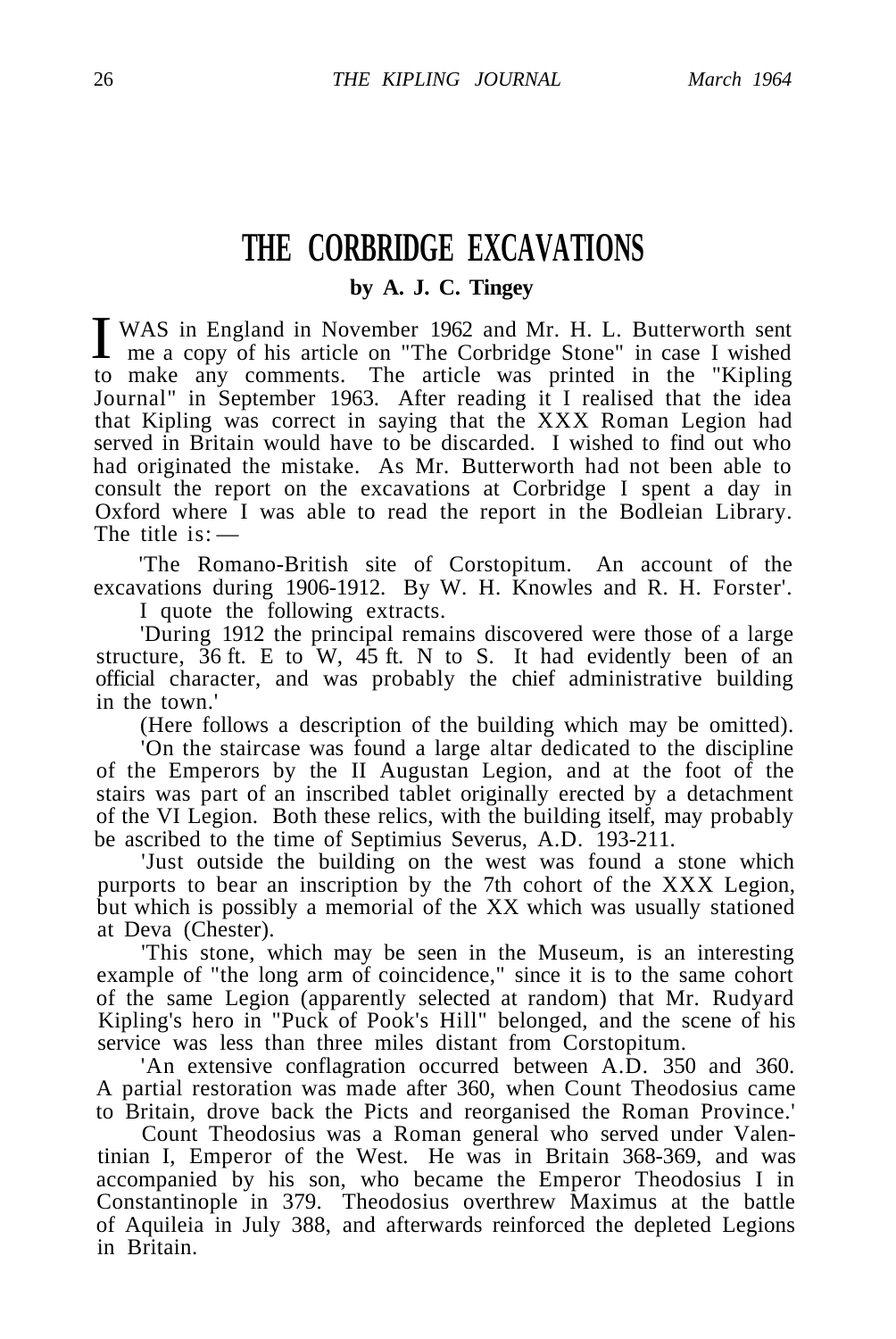It is evident from the extracts quoted that there must have been some Kipling enthusiasts among the excavators at Corbridge. Mr. Forster interviewed by the 'Times' reporter mentioned the stone erected by the XXX Legion. 'Thirteenth' as printed in the 'Times' must be a typesetter's error. The XIII Legion never served in Britain, and is not mentioned in the Corbridge report. If the reporter had used Roman numerals for the Legions this mistake might have been avoided. Miss Allen reading about the Seventh Cohort thought the XXX Legion must be meant and wrote to Kipling to tell him he had been right about the unit in which Parnesius served.

It is remarkable that the illusion that Kipling was correct in his references to the XXX Legion should have persisted for fifty years before anyone challenged it. Who inserted the third X on the stone is an enigma which may never be solved. According to the Corbridge report it was on the stone when it was unearthed in 1912.

Historians of the Roman period believe that the XX Legion remained in Britain until the end of the occupation.

I must express my acknowledgements and thanks to Mr. G. S. I. McGregor, a member of the Kipling Society who also lives in George. When I told him in July 1962 that I wished to verify the references to the XXX Legion he wrote to the University of Cape Town and asked the Librarian to send the folder with the relevant press cuttings. I was thus able to make copies which I forwarded to Mr. Butterworth, and he subsequently included them in his article. Kipling's letter to Miss Allen was also in the folder. It is in his own handwriting so it is quite authentic.

### **LETTER BAG**

#### OUR PRESIDENT IN NEW YORK

#### *Thursday, 5th December, 1963*

I promised to write you about my trip to America and mean to make a sort of diary for you to pick out what you want from it for the Kipling Journal. It is now nearly a fortnight since I left the Club in London and it is the very day on which I am to address the American Branch of the Society. This is the first chance I have had to write — not from any disability; even on board the 'Queen Mary' I was perfectly well even on the one very rough day we had. Nor have I lacked things to write about — just too much to do.

Sara and her husband (my daughter and Mr. Maxwell Vos) met me at the dock in New York after a delightful voyage.

Of course Thanksgiving Day — Thursday, 28th November, was more subdued than usual, but I gather it is a 'home' day in any case.

I came to New York with three or four ideas in my mind and the 30th November celebrations of my elder grandson's fourth birthday was the first of these.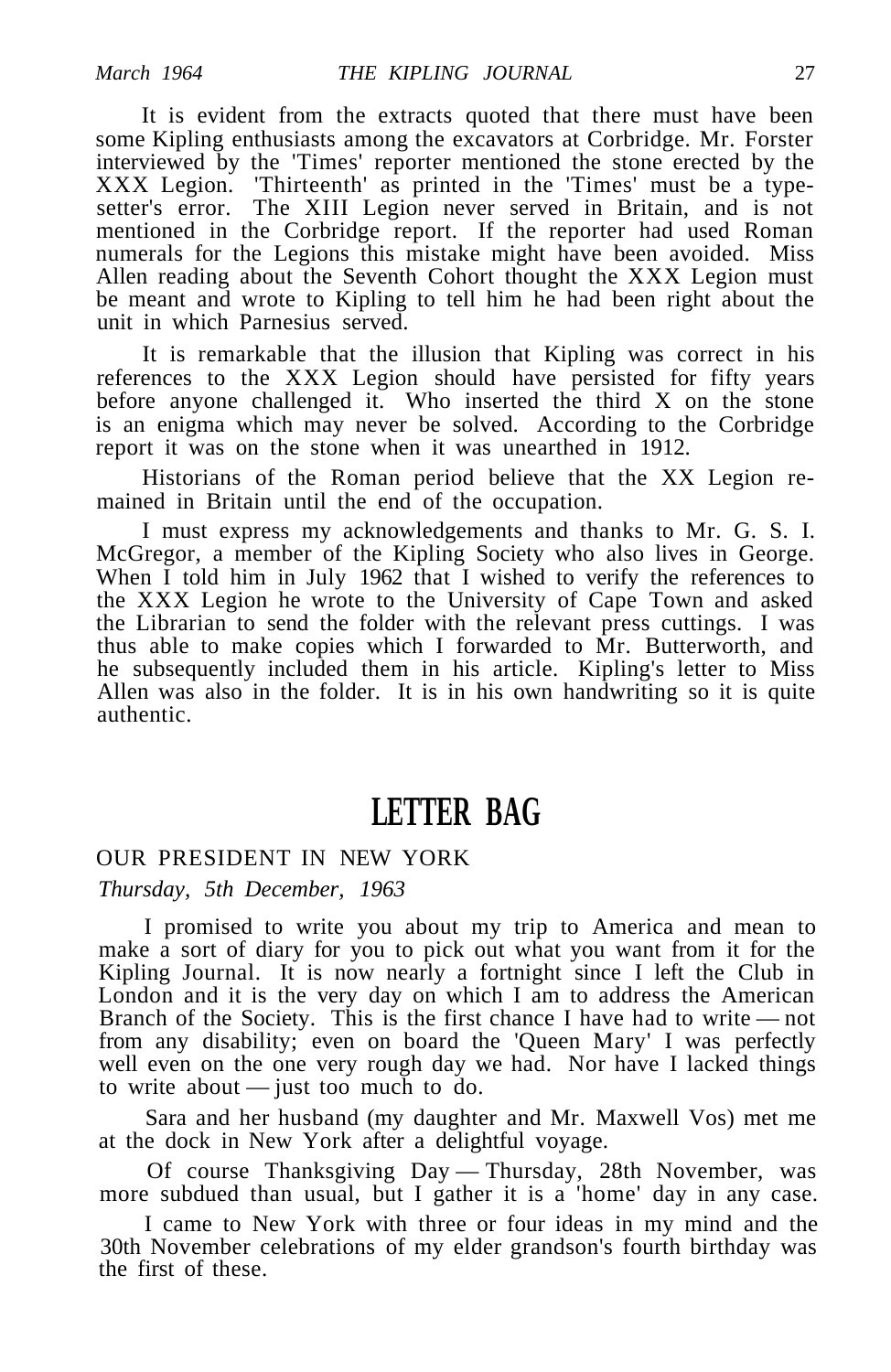The second object, to attend a Dinner of the American Branch of our Society at the Williams Club this evening when I am to address a party of nearly 50 members—but I will not write about that for I believe there will be a report for the *Journal* by our splendid American Honorary Secretary, Carl Naumberg, who entertained me in his home — a joyous evening with him and Peggy, his wife.

Our senior American Vice-President, Lesley Ames and Linda, his wife, gave a party for Sara and Maxwell and me. Their daughter and her husband made up the party.

Lesley also took me to lunch one day at the Century Association, a venerable institution originally formed over 100 years ago by 100 artists and writers — it maintains wonderful traditions — the premises at No. 7 West 43rd Street being very beautiful, making a delightful club. We also went a few doors away to see the even more imposing and lovely premises of the Harvard Club of New York City. *Twenty four hours later* —

The Dinner Party, and my talk seem to have gone all right. My daughter and her husband, who must of course be the harshest critics, say it was O.K., so I must be content. The 44 others were very kind indeed. If this was a fair specimen of the American audiences you will have a fine time in May if you are to address some gatherings. Lovely people indeed.

It is now Midnight of Sunday-Monday, 8-9th December. I have just got back from a dinner given by Doctors Morton Cohen and Swift — six of us in all  $-1$  must have been encouraged to talk for I seem to have done so without stopping. I apologise to my hosts but I did enjoy it. The others in the party included two delightful ladies, Miss Harriet Lyon and Miss Katherine Pazanmuller and an Englishman, Anthony Martin. (I hope all these spellings are correct — If not I apologise but I have not seen them in writing, only heard them).

*Monday, 9th December* — Went to tea (stayed *2½* hours) with Mr. and Mrs. H. Dunscombe Colt, who have a delightful apartment near 5th Avenue. He showed me some of the gems of his wonderful collection of very special Kipling collectors' pieces. One group consists of pages of the visitors book kept by a Mr. B. H. Walton for his steam yacht 'Bantam,' home port Cawsand, near Plymouth in Devonshire. Also snapshots of Kipling and his son John on board. They seem to have visited Mr. Walton on the 'Bantam' several times during the years 1909-1911. I now see the article in *Kipling Journal,* No. 148, page. 3. *Thursday, 12th December* — Carl Naumberg and I paid a visit to the Pierpont Morgan Library on East 36th Street, New York City, and were shown about twenty very special Kipling items in this magnificent building, by Mr. Herbert Cahoon. Amongst the items were:—*Recessional* in Kipling's own handwriting (not likely to be the actual one sent to the *Times* for publication in July, 1897, but one in Kipling's small neat writing).

*Captains Courageous.* The amended typescript from which the book was printed.

*The Overland Mail.* The original MS. which Kipling had named Her Majesty's Mail, but he himself altered it to the Overland Mail.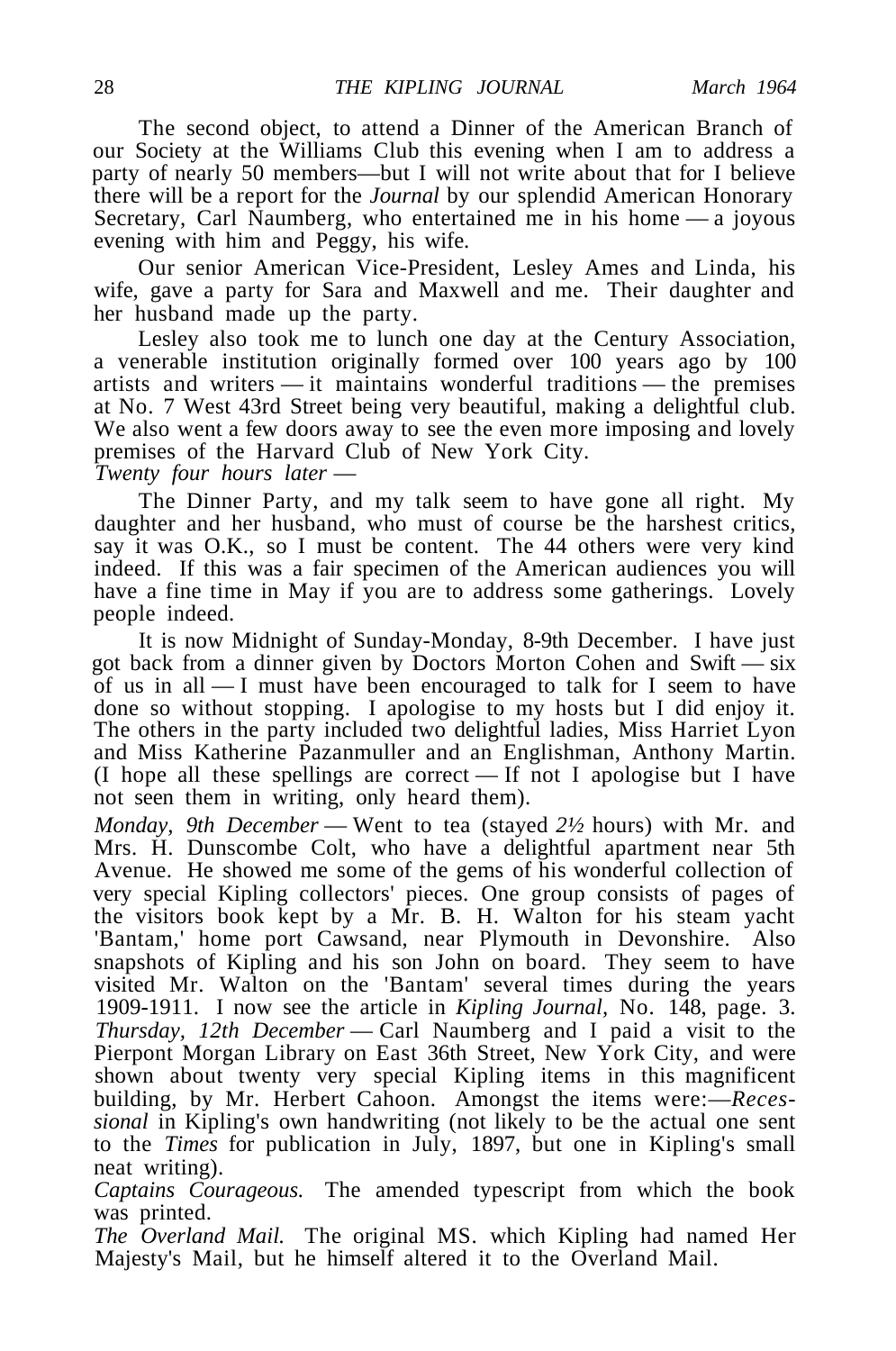*Quartette.* A very good copy.

*Brushwood Boy.* MS.

*The Female of the Species.* The page from the *Ladies Home Journal* of 11th November, 1911, with these verses, also a broadsheet of earlier date probably printed for copyright purposes. In this earlier edition the word wriggle (verse two) appears as 'wiggle.'

But I won't continue the list but only hope you will yourself be able to visit the Library and see the treasures for yourself in 1964.

8 *a.m., Sunday, 15th December* — Am just off to catch a coach to Princeton, New Jersey, to spend the day in the house of one of the ladies who were with me at the Purser's table on the 'Queen Mary'. Also to be at Princeton today is Dr. L. Quincy Mumford of the Library of Congress in Washington, another of that 'Table', but I don't think this is to be a 'Kipling' party in particular nor shall I be able to sec much of the great University.

*Monday* (16th) — Back at midnight — that was quite a little reunion, if that word can be used by three people who had not met until 22nd November. A wonderful day. Others there included Dr. Adams and Mrs. Adams. He is the Director of the Pierpont Morgan Library in New York *(see above).*

*Tuesday, 17th December* — I am writing you a special memorandum about my visit this morning to the Berg Collection at the New York Public Library.

*Wednesday* —Last evening Sara, my daughter, and her husband Maxwell Vos, gave a cocktail party for me. I wanted not only to see our important Kipling Society friends again but one or two more of the 'Queen Mary' table also. The party included Mr. and Mrs. Carl Naumberg, Mr. J. R. Dunlap, Dr. Morton Cohen, Dr. Dick Swift and a friend, Kipling Society; Mr. Edward T. Riley and a friend, Mrs. Barbara Seward Johnson, 'Queen Mary.'

Mr. and Mrs. Lesley Ames had to go back to St. Paul, Minnesota (1,400 miles) the day after the dinner (5th December), but not before they had entertained me twice, also Sara and Maxwell. I had hoped they would have been able to attend the little cocktail party. However, he has written me a letter about my talk and other matters. I will quote from the letter. He mentions one or two aspects of Kipling's work which I did not touch on in my talk — there was so much to talk about I could have given another hour or more without in any way going over what I said on 5th December.

'As you may remember I am one of R. K.'s admirers who thinks he did much of his best work in his last 25 years, and that it is more important to get this point across to the 40 and 50 year olders and even the youngsters than the early Indian tales (always barring *'Kim') . . .* perhaps more important in this country than in the U.K. because of all the silly anti-imperialism propaganda twaddle.'

End of Ames' quotations — remember he is our Senior Vice-President in the U.S.A. and, I am very glad to say, he is in better health than he was when he was in London last year. We hope he will be able to visit us in 1965, our Centenary Year, accompanied by Mrs. Ames and by Mr. and Mrs. Carl Naumburg. My stay in New York has been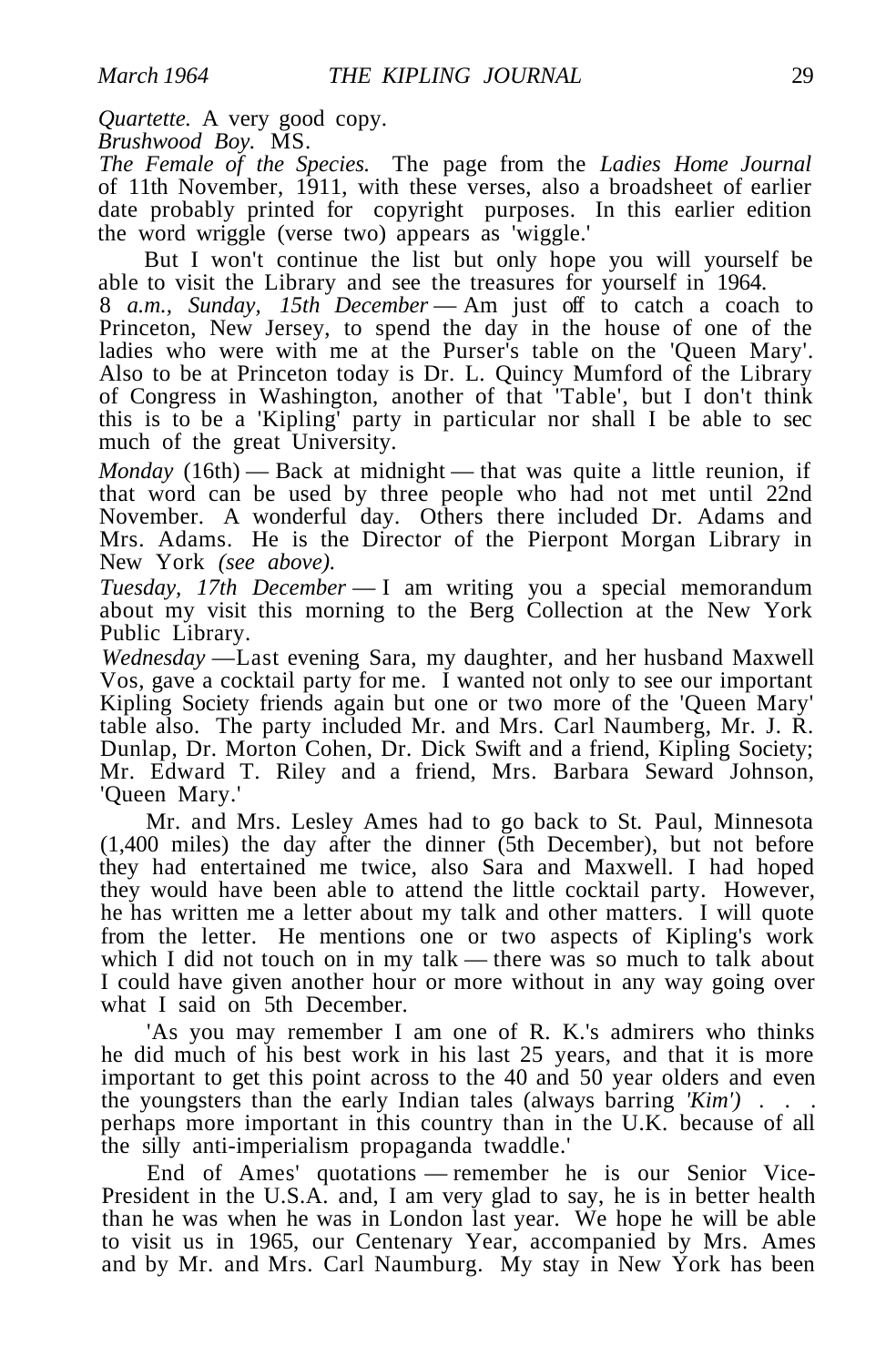a most happy one: all the special visits made by me were arranged by Carl and  $\tilde{I}$  cannot thank him and Peggy too much.

*Christmas Eve*— Have not done a quarter that I intended to do in America — such as visit Washington, Baltimore and Boston: in fact I have only once been off Manhattan, indeed I haven't been north of Central Park. I haven't had any time at all to spare but I have seen all the important buildings from the outside at least and I have been up the Empire State skyscraper, seen Grand Central Station and had meals in most of the famous Restaurants. Now I have a series of parties to attend which promise to be exciting.

*29th December, Sunday* — East Side Airport, 7.30 a.m. Idlewild (John F. Kennedy Airport) at 9 a.m. Took off on Flight 510 at 10 a.m. New York time. 'Boeing 707' — arrived London Airport (before time) 8.45 p.m. London Time (N.Y. time 3.45). Under six hours flying time. Stayed one night at Skyport Hotel.

#### REGINALD HARBORD.

#### RE VICKERY AND ANOTHER, DECEASED

I enclose a copy of some notes I made on the Report on the Corbridge excavations in 1912. If you can find room for them in a future issue of the *Kipling Journal* they might be acceptable as addenda to Mr. Butterworth's article on 'The Corbridge Stone.'

I have read Mr. Elliot Gilbert's article on 'Mrs. Bathurst' with mixed feelings. On page 16 of the September issue one reads 'his central point was, of course, the untidiness of the universe.' But why should Kipling have thought the universe untidy? It would not be difficult to produce evidence to the contrary.

As regards the conclusion of the story Kipling had to persuade his readers that Vickery's body was carbonised and fragile, so that the only evidence of his identity was his artificial denture which Hooper had in his pocket. One wonders what Kipling thought the reaction of the reader to this statement would be; a shudder of horror, or a sardonic smile?

As a matter of fact the bodies of persons struck by lightning are not carbonised, so some other agency must be invoked; in this case, probably, a forest fire. A number of Coroners' inquests are held in England every year on persons killed by lightning, but I never heard of a case where the body could not be identified owing to the nature of the injuries, and I think it unlikely that Kipling had heard of one either.

The characteristic change in the human body produced by lightning stroke is fernlike patterns on the skin. In May this year the *British Medical Journal* published a report on a young man who was struck by lightning, but was lucky enough to recover. A photograph was taken showing the patterns. I enclose these in support of my statements.

To return to Kipling's story: why did Mrs. Bathurst leave New Zealand and travel to England unless she was looking for Vickery? Having discovered he was in South Africa she could have followed him there and, presumably, did so.

It was, of course, pure chance that she was photographed in a news-reel showing passengers arriving at Paddington station, and that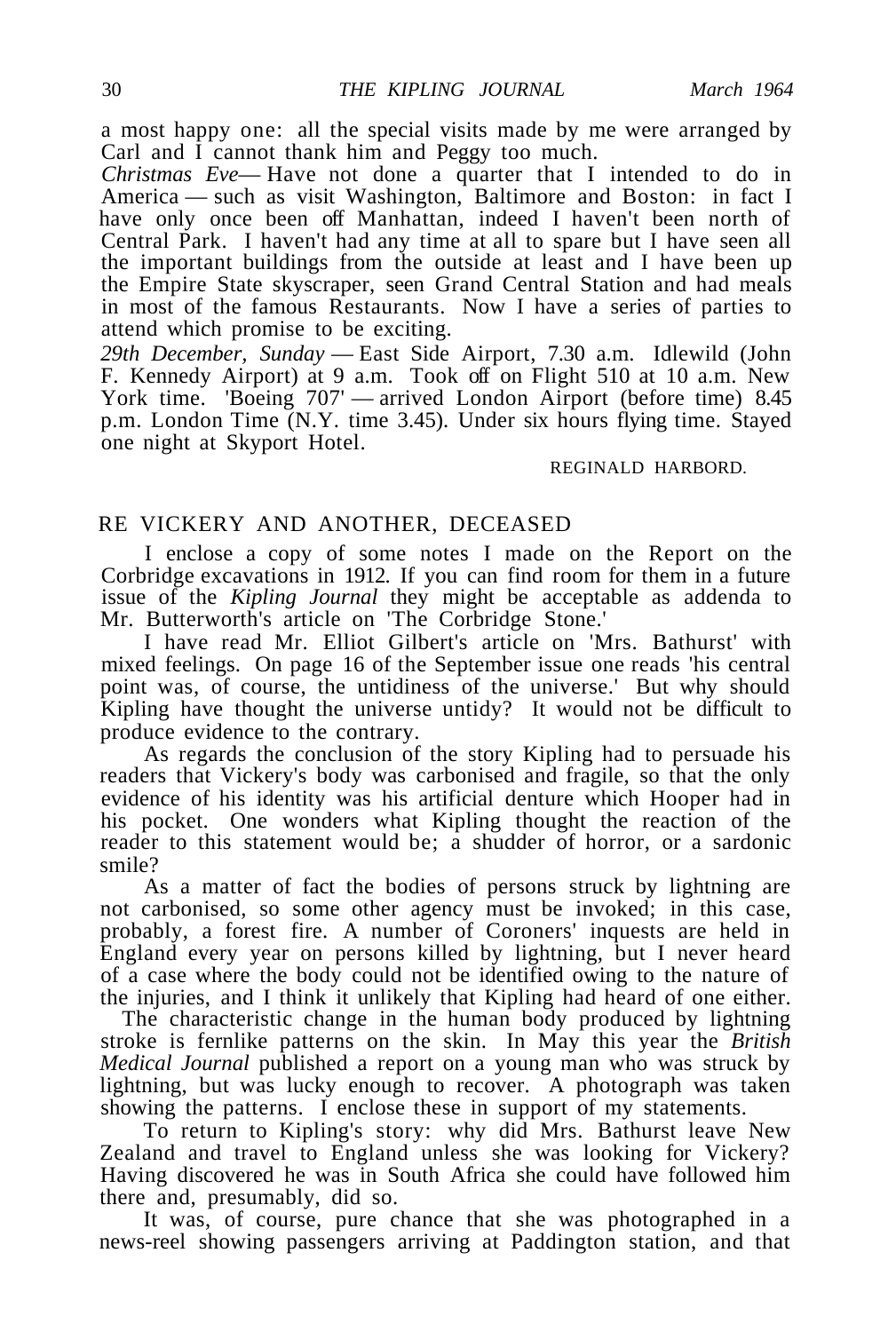the film was shown on the bioscope at Simonstown. Vickery's obsession in seeing the film as often as it was shown was due to the knowledge that Mrs. Bathurst was on his tracks.

We may say, therefore, that the central theme of the story is the force of destiny. Vickery's affair with Mrs. Bathurst ultimately led to his desertion from the Navy when he was nearly due for his pension, and his ineluctable death in an African forest.

You will probably receive a number of letters from members about Mrs. Bathurst, so I will not ask you to publish these remarks in the *Kipling Journal.* Naturally there can be no objection to your quoting from them if they help to clarify comments by others readers.

There is no need to return the excerpts from the 'Medical Journal' to me. They could be passed on to someone else if you have any correspondents who are interested.

A. J. C. TINGEY.

#### ' SUGARED UP A GYROSCOPE '

As an old torpedoman, I must lodge an objection to one clause in Mr. Elliot L. Gilbert's interesting analysis of 'Mrs. Bathurst' in the June number of the Journal. On page 19, lines 22 and 23, he refers to:

'the gyroscopes mentioned in the story as having been deliberately damaged.'

What Pyecroft said in fact (vide 'Mrs. Bathurst,' page 354, lines 12-14) was:

'an imbroglio with our Torpedo Lieutenant in the submerged flat where some pride of the West country had sugared up a gyroscope.'

It will be seen that, unlike the gunsights, this was not a wholesale operation; only one gyroscope was affected, and 'sugared' is a euphemism for a word that does not necessarily imply a deliberate act of sabotage, in the seaman's vernacular. Evidence on the colloquial use of this word was once given at a much-publicised court martial.

In the hard school of experience, one of the first lessons learnt by most torpedomen was that, despite earnest attention to detail, 'Errors WILL creep in.' There are two factors that suggest this is what happened here:

(a) Gyroscopic steering in torpedoes was first adopted by the Royal Navy in 1898. It would be considerably later before all torpedoes were so fitted, and later still before all torpedomen were trained and practised in the maintenance of this delicate system.

(b) Justly or unjustly, the mechanical skill of the average West country rating was supposed to be less than that of his opposite number from Portsmouth or Chatham. The latter sometimes used 'West country' as an adjectival phrase describing an arrangement or device of a 'lash-up,' 'Heath Robinson' or a makeshift, slovenly nature.

It seems to me, therefore, that the offence of that 'pride of the West country' would have been more suitably dealt with by mulcting his pay as a torpedoman than by stern disciplinary action for insubordination.

P. W. BROCK.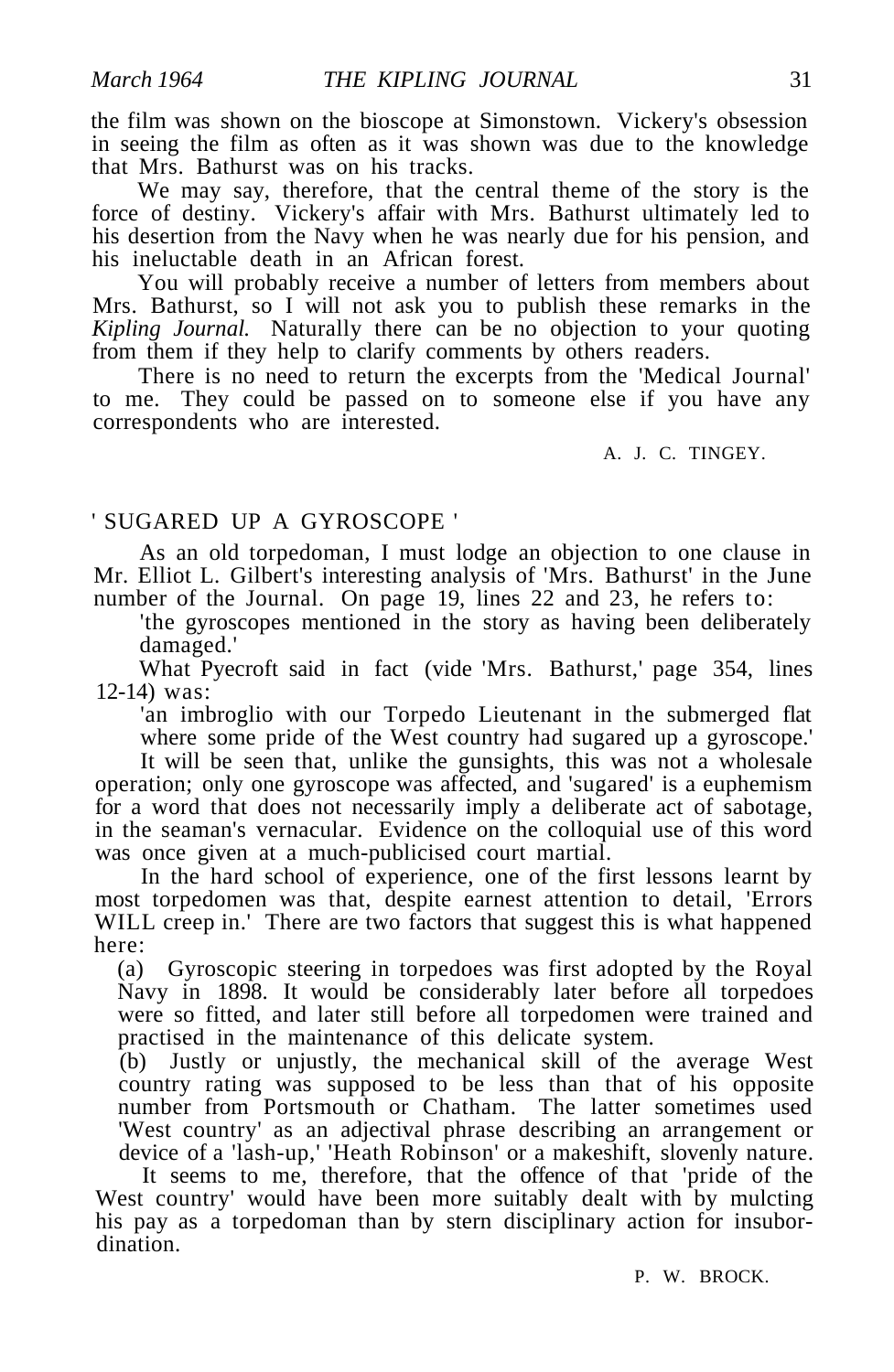#### **HOWLIEGLASS**

The name Eilenspiegel and its translations, Owlglass and Howieglass, are all found in Ben Johnson works. It would appear that Tyll Eilenspiegel was well enough known in Elizabethan days for passing references to him to mean something to the audience.

Whatever the reason for Kipling's choosing the name it cannot have anything to do with any resemblance of character; Sir James was a most superior gentleman whereas Tyll was a bucolic oaf of the first water.

Perhaps R. K. came across the name when he was browsing through the headmasters study during the last terms at school.

T. L. A. DAINTITH.

#### **OBITUARY**

*Lt.-Col. Barwick Sharp Browne,* bora 1881, Shrewsbury School and Woolwich, commissioned into Royal Garrison Artillery. Served until after First World War during which he commanded a battery. On retirement he married and went to live in London. Married Enid Marjorie Moore who was a doctor and practised as an anaesthetist. Two sons, one daughter; eldest son died in 1947. Wife died in 1961. Main interests archeology (made F.S.A.), local government and philanthropy. Moved to Gloucestershire in 1938. Served in R.A.F. and then Royal Navy in Second World War. After war resumed life in Gloucestershire and continued his interests in archeology; was a founder member of the Wotton-under-Edge Historical Society; also devoted interest in the Church of England, served on the Church Assembly and was a Lay Reader of the diocese of Gloucester. He moved to Gloucester after the death of his wife, where he took a great interest in the life of the Cathedral. His daughter, Mrs. Barbara Saxton, is married to a doctor and has four children; his son, Dr. Martin Browne, is unmarried and is about to leave for Christian medical work in South Africa.

He joined the Kipling Society in 1934, member of Council 1951. His stimulating writing on 'Mrs. Bathurst', etc., will be well remembered.

#### **KIPLING SOCIETY LIBRARY : BOOKS FOR SALE**

*THE FOLLOWING EX-LIBRARY VOLUMES HAVE ASSO-CITH KIPLING AND PRICES INDICATED, POSTAGE 1/- EACH :*

ALCOTT, L. M. Comic Tragedies — plays to be acted by children after the style of Little Women 2/6

BAYLY, H. W. Air Challenge of the Locusts, with a quotation from The City of Brass. A record of Government delay and muddle in Air Defence. 8/6

BULLEN, Frank T. The Cruise of the Cachalot, 1927, embodying a letter from R.K. in the Preface.  $5/6$ 

COOK, Theodore A. (Ed). An Anthology of Humorous Verse, p. 155 a parody on ' Jack and Jill' and on p. 343 the ' When the Rudyards cease from Kipling ' poem. 5/6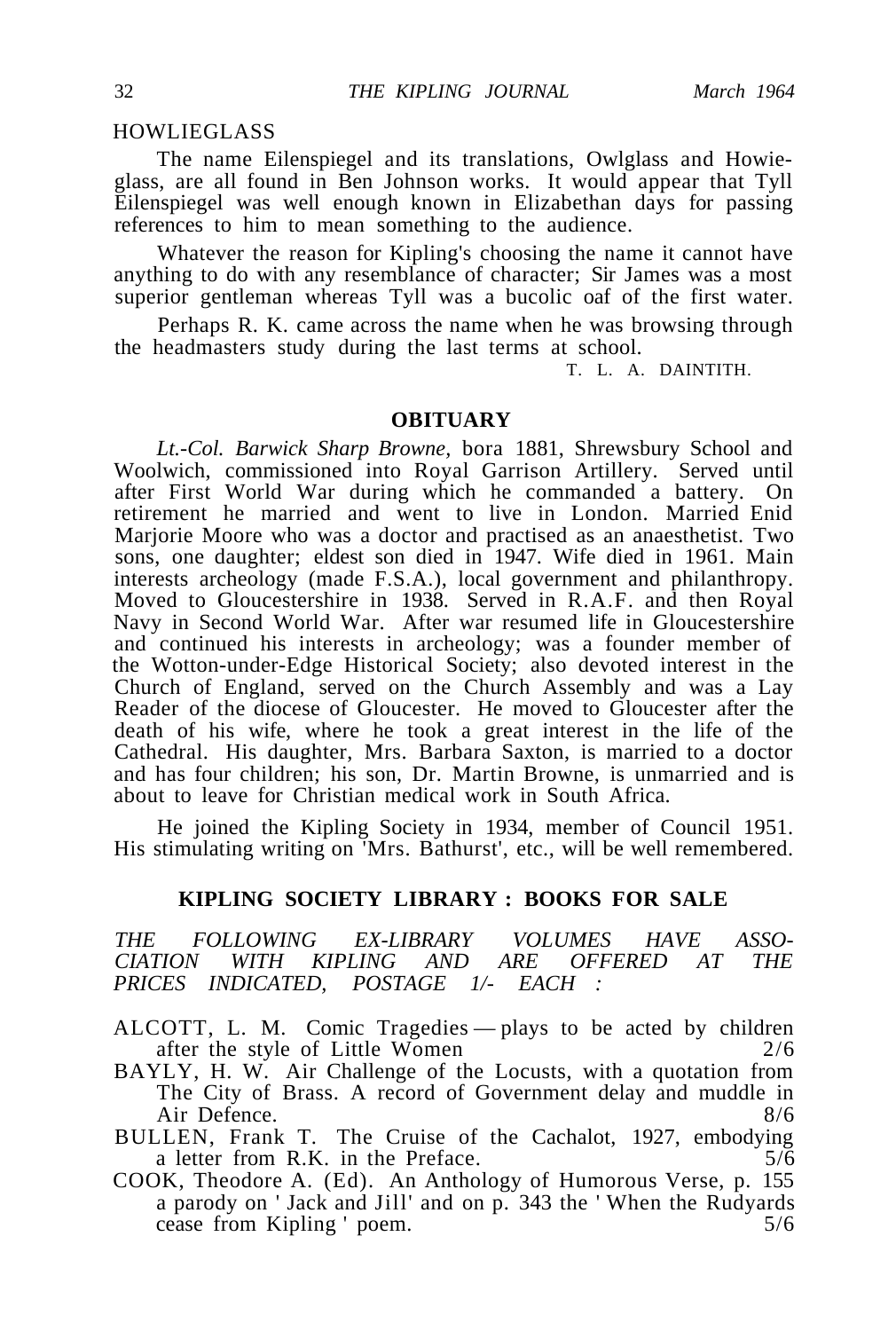| CROSLAND, T. W. H. The Five Notions — verse after R.K. $4/6$         |
|----------------------------------------------------------------------|
| GIBB, Sir Alexander: The Story of Thomas Telford, The Rise of        |
| Civil Engineering. 31 illustrations, 3 maps, index. Ref. Journal No. |
| 94, pp. 8 and 9.<br>19/6                                             |
| HALL, A. Vine : South Africa and other Poems with letter in Preface  |
| 3/6<br>by R.K.                                                       |
| HARRIS, Joel Chandler. Nights with Uncle Remus, ill.<br>3/6.         |
| HARRISON, F. Notes on Sussex Churches, illus., 1920, with descrip-   |
| tion of Burwash Church on p. 81. Poor condition.<br>1/6              |
| -another, 1911 ed. Better.<br>3/6                                    |
| HAY, Ian. A Knight on Wheels.<br>1/6                                 |
| HEWLETT, Dorothy. A Life of John Keats. 21 illus. Index. Essen-      |
| 15/6<br>tial background for Wireless, etc.                           |
| HOPWOOD, Capt. R. A., R.N. The Old Way and other Poems, 1920:        |
| Naval poems somewhat after R.K.<br>4/6                               |
| KING ALBERT'S BOOK. A Tribute to the Belgian King and People         |
| contributions by R.K., Churchill and many others. Beautifully        |
| 21/5<br>illustrated.                                                 |
| LYNCH-ROBINSON, Sir Christopher, BART. The Last of the Irish         |
| 8/6<br>R.M.S                                                         |
| McFEE, William (Ed). World's Great Tales of the Sea with The ship    |
| that Found Herself and stories by Conrad, C. S. Forester and         |
| 15/6<br>others, pp. 446.                                             |
| McMUNN, Lt.-General Sir George, K.C.B., etc.                         |
| 15/6<br>The Lure of the Indus: illus: maps: index                    |
| The Martial Races of India<br>15/6                                   |
| Turmoil and Tragedy in India, 1914 and after<br>15/6                 |
| The Underworld of India<br>14/6                                      |
| The Religions and Hidden Cults of India<br>15/6                      |
| Vignettes from Indian Wars<br>12/6                                   |
| MARRYAT, Captain: Mr. Midshipman Easy, illus.<br>4/6                 |
| OLLERENSHAW, Robert (Ed). The Hospital Centenary Gift Book           |
| 12/6<br>1935 with introductory poem by R.K.                          |
| PREVOST, Abbe, Manon Lescaut: an episode from a longer novel         |
| of France in the 18th Century, translated from the French by         |
| L. W. Tancock. A Penguin Classic.<br>$1/-$                           |
| REED, E. T. Mr. Punch's Animal Land: 1898. Cartoons of eminent       |
| men of the time, incl. THE RUDDIKIPPLE. pages loose.<br>9/6          |
| SURTEES, R. S. Hawbuck Grange, ill. by Phiz<br>$6/-$                 |
| - Jorrocks, Jaunts and Jollities, ill. Aiken<br>$6/-$                |
| -Mr. Facey Romford's Hounds, ill. Leech & Browne<br>$6/-$            |
| WARD, A. C. Foundations of English Prose, 1931. Some five refs.      |
| to R.K. who is compared to R.L.S., mentioning .007, The Ship         |
| that Found Herself, Brugglesmith, etc.<br>8/6                        |
|                                                                      |
|                                                                      |

Cheques to be made payable to J. H. McGivering, 17 Addlestone Park, Addlestone, Weybridge, Surrey. Weybridge 45458.

OFFICE HOURS : MONarch 3422.